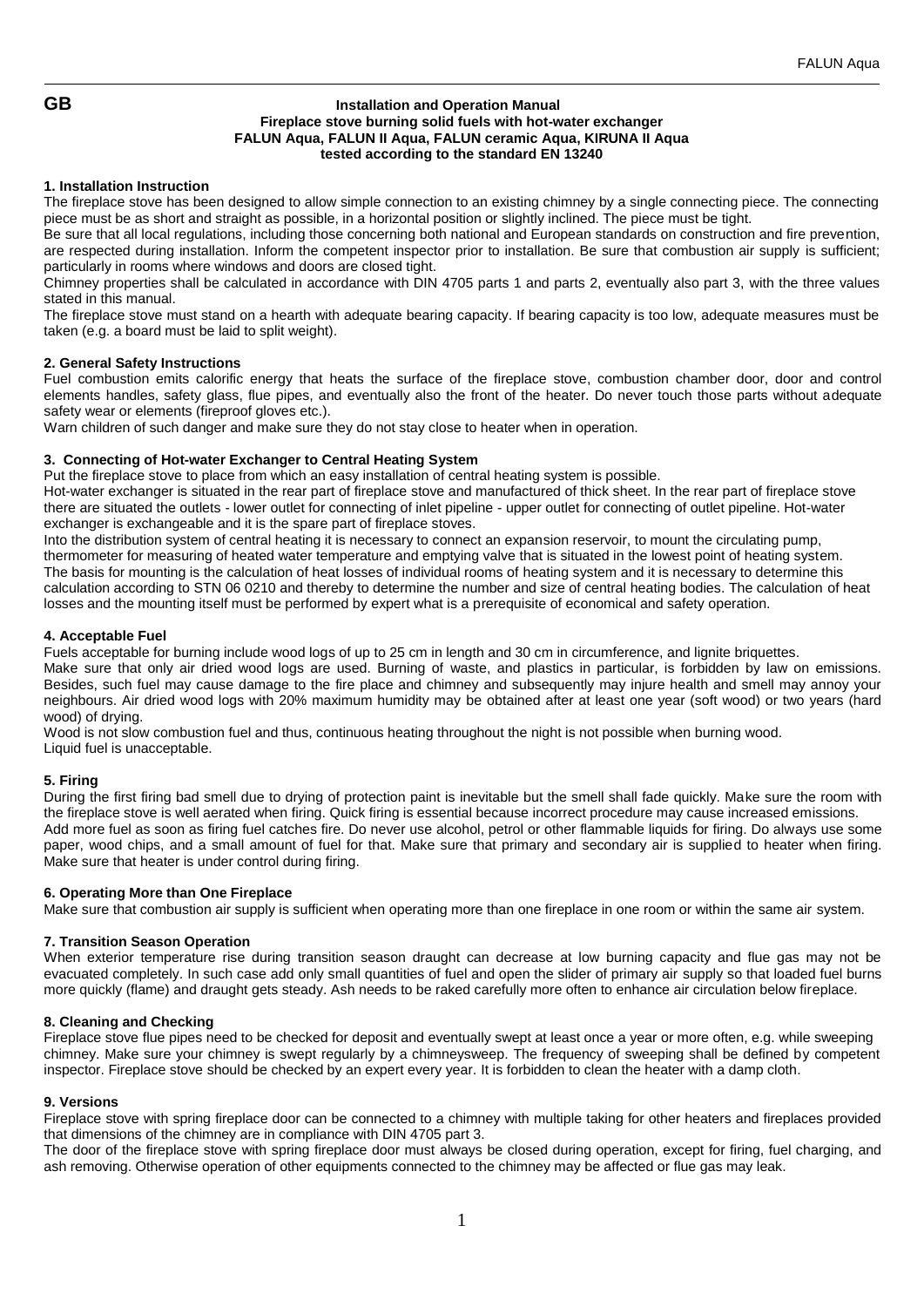# **10. Combustion Air**

Since fireplace stove are fireplaces depending on surrounding air and take combustion air from the room, adequate intake of combustion air is vital.

In rooms with tight windows and doors (e.g. as energy-saving measure) fresh air intake may be low and thus affect draught of the heater. Also your well-being may be affected; even your safety may be threatened. It may sometimes be necessary to assure adequate intake of fresh air e.g. by installing air shutter close to heater or by combustion air pipe leading to exterior or to a well aerated room (except boiler room). In particular it is vital that combustion air pipes are open during operation of fireplace. Steam flues located in the same room with fireplace may affect heater's operation (smoke may leak to inhabited room despite closed fireplace door) and therefore must never be operated parallelly with the fireplace stove.

## **11. Fire Protection**

Distance from flammable structures and furniture

To assure adequate heat protection, a minimum distance of 40 cm in the back and 40 cm on the sides is required between the heater and flammable structures and furniture.

Fire protection within radiation perimeter

Make sure that no flammable structures or furniture are within radiation perimeter of glass door, which is 80 cm. The distance may be reduced to 40 cm if safety shade is installed between fireplace and flammable structures leaving enough space on both sides.

# Fire protection outside radiation perimeter

Minimum distances from flammable structures and furniture are stated on heater's label and must be observed. **Heater** 

For solid fuel fireplace stove floor in front of fireplace's door made of flammable materials must be protected by a non-flammable hearth. Its minimum dimensions are 50 cm in the front and 30 cm on the sides of fireplace door.

## **12. Spare Parts**

Only spare parts approved or provided by the manufacturer may be used. For inquiries, please, contact a specialized vendor. **No modifications to fireplace stove are allowed!**

# **13. Warning in case of fire in chimney**

Deposit in chimney may catch fire if unsuitable or humid fuel is used. In such case close all heater air holes immediately and call the fire brigade. After fire is extinguished chimney should be inspected by an expert for cracks or untight places.

## **14. Nominal heating capacity, combustion air adjustment, and fuel burning time**

Nominal heating capacity of fireplace stove is 8,0 kW and it is obtained at minimum supply pressure of 12 Pa.

| Fuel         | Wood logs<br>(25 cm lenght, 30 cm circumrerence) | Lignite briquettes |
|--------------|--------------------------------------------------|--------------------|
| Maximum dose | 2.4 ka                                           | 2.2 kg             |
| Slider       | pul out 10 mm                                    | Fully open         |
| Burning time | 1.0 hour                                         | 1.0 hour           |

When burning wood, set the slider (pull out to 10 mm) so that the primary combustion air intake is completely closed and the secondary combustion air intake is fully open.

When burning lignite briquettes set the slider (pull out completely) so that both primary and secondary air intakes are fully open. The combustion air slider is below the firing door.

Quantity and adjustment of combustion air for moderate operation:

| Fuel           | Lignite briguettes |  |
|----------------|--------------------|--|
| l Maximum dose | aprox. 2.2 kg      |  |
| Slider         | open at 5 mm       |  |
| Burning time   | aprox. 2 hours     |  |

## **15. Space Heating Capacity**

For rooms with insulation non-conform with calorific insulation regulations space heating capacity should be determined pursuant to DIN 18 893 for nominal heating capacity of 8 kW:

| - in favourable heating conditions | $-190 \text{ m}^3$  |
|------------------------------------|---------------------|
| in noor hooting conditions.        | $4AE \rightarrow 3$ |

- in poor heating conditions 145 m<sup>3</sup><br>- in unfavourable heating conditions 145 m<sup>3</sup> m<sup>3</sup> - in unfavourable heating conditions
- 

For occasional heating – interrupted for more than 8 hours – space heating capacity is reduced by 25%.

| 16. Technical Data                               |                       |
|--------------------------------------------------|-----------------------|
| Capacity:                                        | 8 kW                  |
| Heat flow at the side of water:                  | 4 kW                  |
| Exchanger volume:                                | 10.51                 |
| Exchanger outlet (input - output):               | G1" (external thread) |
| Maximum allowed operating overpressure of water: | 2 bar                 |
| Maximum allowed operating temperature of water:  | $90^{\circ}$ C        |
|                                                  |                       |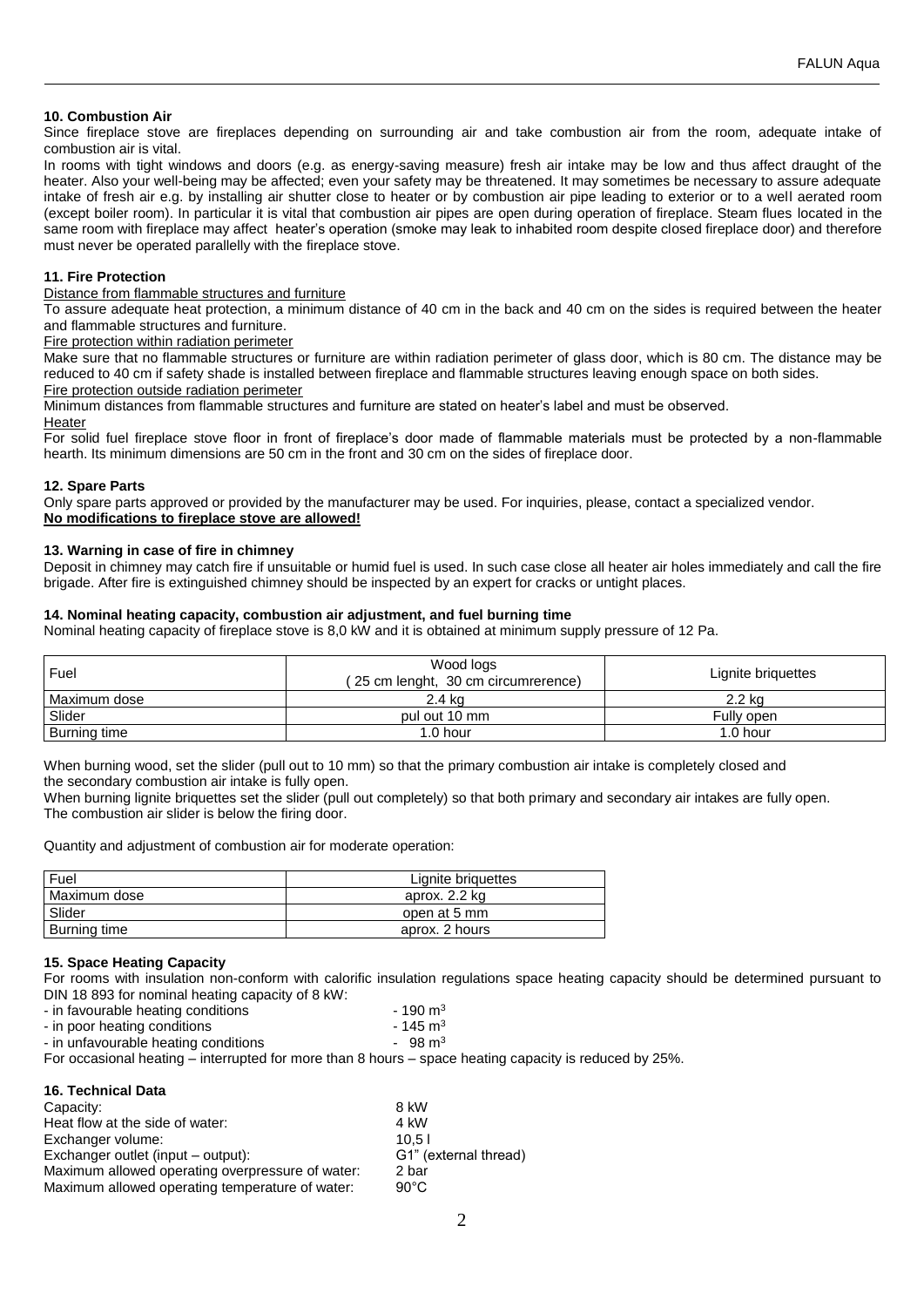Upper flue gas outlet: 150 mm

Weight: FALUN Aqua = 125 kg, FALUN II Aqua = 125 kg, FALUN ceramic Aqua =153 kg, KIRUNA II Aqua = 100 kg

Data for chimney properties calculation (at nominal heating capacity):

| Fuel                                                 | Wood logs | Lignite briquettes |
|------------------------------------------------------|-----------|--------------------|
| Flue gas flow $\left[\text{gs}^{\text{-1}}\right]$   | 8.8       | 6.3                |
| Average temperature of flue after draught shaft [°C] | 304       | 271                |
| Min. draught at nominal heating capacity [Pa]        | 12        | 12                 |

# **Guarantee**

Shall any failure, malfunction, or surface defect occur on your fireplace stove within the guarantee period do never repair it by yourself. After-sale service can be done only by the manufacturer or distributor.

We guarantee the quality, function, and construction of the fireplace stove for 2 years from the day of purchase: defects definitely occurred as a consequence of manufacturing defect will be remedied within short time at our cost under the condition that the fireplace stove:

- has been operated in conformity with operating instruction,

- has been connected to the chimney in conformity with applicable standards,
- has not been damaged mechanically by force,

- has not been subject to modifications, repairs and incompetent handling

When making a complaint give your exact address and circumstances when the dysfunction occurred. We will deal with the complaint if you deliver the warranty certificate with the date of purchase and the sales point stamp along with the complaint.

Ask for legible warranty certificate at purchase. Our company will decide on method and place of reparation to be carried out.

Upon purchase, check for integrity of the firing door glass. This is under guarantee for 15 days after the purchase.

It is unacceptable to operate the appliance at extreme conditions, which means:

- fuel quantity exceeds the recommended quantity,
- air supply exceeds the recommended quantity,

- unacceptable fuel types are used.

- Heat overcharge shows in the following ways:
- fireplace ceiling deflection,
- firing door damage
- grille has burnt over,
- change of colour tone of the heater surface

The complaint will not be accepted by the manufacturer if the appliance has not been operated correctly.

Exchange of the product or making the purchase contract void is subject to applicable dispositions of the Civil Code and the Complaints Order.

## **SK Návod na inštaláciu a obsluhu krbových kachlí na tuhé palivo s teplovodným výmenníkom FALUN Aqua, FALUN II Aqua, FALUN keramik Aqua, KIRUNA II Aqua testované podľa STN EN 13240**

# **1. Pokyny pre inštaláciu**

Krbové kachle sú vyhotovené tak, že je ich možné jednoducho pomocou spojovacieho kusa pripojiť na existujúci domový komín. Spojka musí byť podľa možnosti krátka a priama, umiestnená vodorovne alebo s miernym stúpaním. Spojky je potrebné utesniť.

Pri inštalácii a prevádzke krbových kachlí je potrebné dodržiavať národné a európske normy, miestne, stavebné ako aj požiarnobezpečnostné predpisy. Z tohto dôvodu informujte pred zapojením krbových kachlí príslušného krajského revízneho technika. Je potrebné zabezpečiť dostatočné množstvo spaľovacieho vzduchu, a to predovšetkým v miestnostiach s tesne uzavretými oknami a dverami (tesniaca klapka).

Výpočet komína sa uskutočňuje podľa STN 73 4201 a STN 73 4210 pomocou trojice hodnôt uvedenej v tomto návode.

Pred umiestnením krbových kachlí sa presvedčte, či konštrukcia, na ktorej majú byť kachle uložené, má dostatočnú nosnosť pre hmotnosť kachlí. V prípade nedostatočnej nosnosti je potrebné uskutočniť príslušné opatrenia (napr. uloženie platne na rozloženie záťaže).

# **2. Všeobecné bezpečnostné predpisy**

Horením paliva sa uvoľňuje tepelná energia, ktorá vedie k silnému zohriatiu povrchov kachlí, dvierok spaľovacieho priestoru, kľučky dverí a rukovätí ovládacích prvkov, bezpečnostného skla, dymových potrubí a príp. čelnej steny kachlí. Nedotýkajte sa týchto častí bez príslušného ochranného odevu alebo pomocných prostriedkov (žiaruvzdorné rukavice alebo iné pomocné prostriedky). Upozornite na toto nebezpečenstvo deti a dbajte na to, aby sa počas kúrenia nezdržiavali v blízkosti kachlí.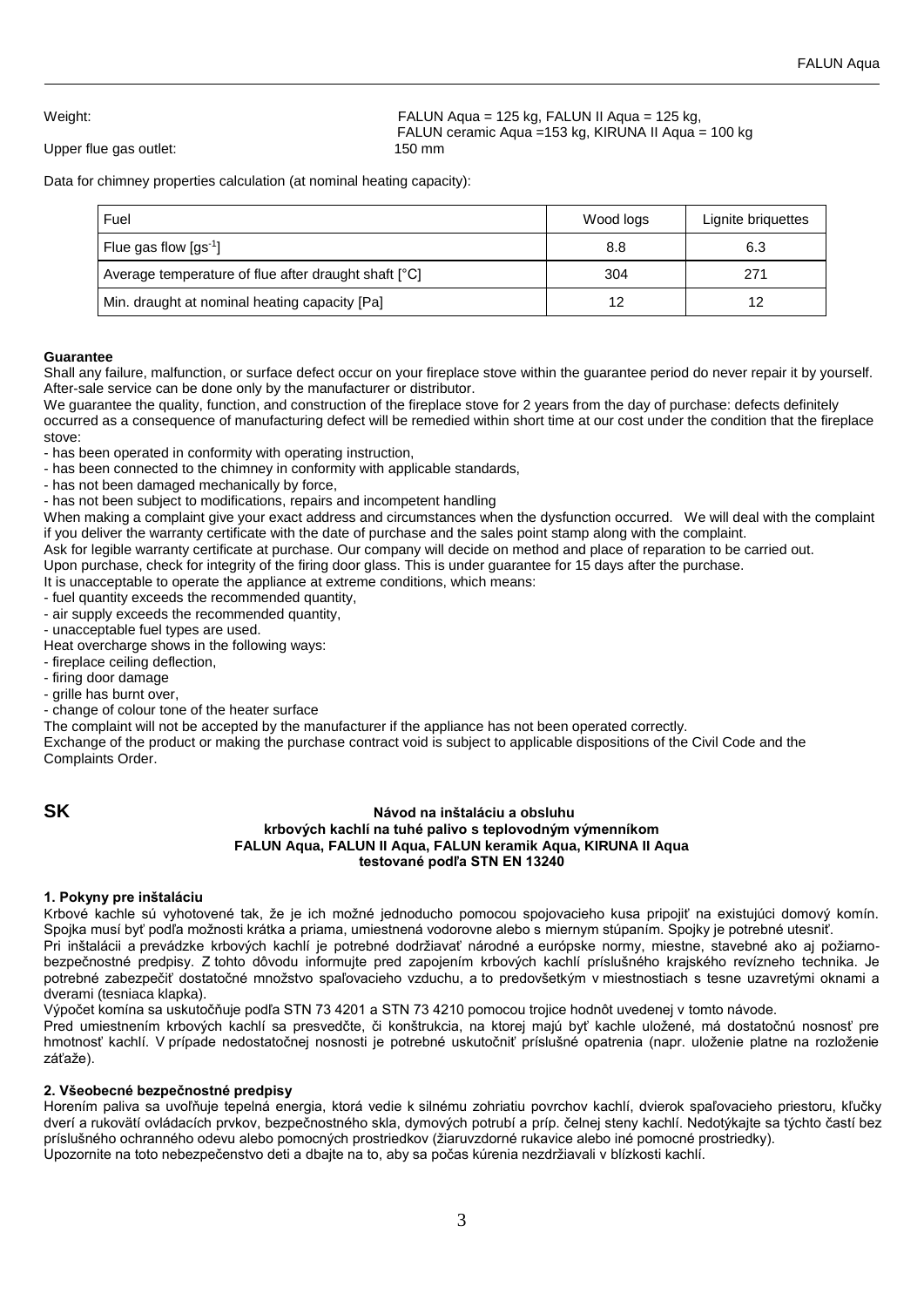# **3. Pripojenie teplovodného výmenníka do systému ústredného kúrenia**

Krbové kachle postavte na miesto, z ktorého je možná jednoduchá inštalácia ústredného kúrenia.Teplovodný výmenník je umiestnený v zadnej časti ohniska a je vyrobený z hrubého plechu. V zadnej časti krbových kachlí sa nachádzajú vývody: spodný pre pripojenie vstupného, horný pre pripojenie výstupného potrubia. Teplovodný výmenník je vymeniteľný a je náhradným dielom krbových kachlí. Do systému rozvodu ústredného kúrenia je nutné pripojiť expanznú nádobu, namontovať obehové čerpadlo, teplomer na meranie teploty ohriatej vody a vypúšťací ventil, ktorý je umiestnený v najnižšom bode vykurovacieho systému.

Základom montáže je výpočet tepelných strát jednotlivých miestností vykurovacieho systému, ktorý je nutné stanoviť podľa STN 06 0210 a tým určiť počet a veľkosť radiátorov. Výpočet tepelných strát a samotnú montáž musí vykonať odborník, čo je predpokladom hospodárnej a bezpečnej prevádzky.

# **4. Prípustné palivá**

Prípustným palivom je polenové drevo s dĺžkou do 25 cm a obvodom 30 cm a hnedouhoľné brikety.

Smie sa používať len vzduchom vysušené polenové drevo. Pálenie odpadov a predovšetkým plastov je podľa zákona o ochrane pred emisiami zakázané. Okrem toho takéto palivo poškodzuje ohnisko a komín a môže viesť k poškodeniu zdravia a v dôsledku zápachu aj k obťažovaniu susedov. Vzduchom vysušené polenové drevo s maximálne 20% vlhkosťou možno dosiahnuť po minimálne jednoročnej (mäkké drevo) alebo dvojročnej (tvrdé drevo) dobe sušenia.

Drevo nie je stáložiarne palivo, takže nie je možné stále kúrenie drevom počas celej noci.

Zakázané je používať aj kvapalné palivo.

## **5. Rozkúrenie**

Pri prvom zakúrení nemožno zabrániť tomu, aby sa v dôsledku vysúšania ochranného náteru nevytvoril zápach, ktorý však po krátkej dobe zmizne. Počas rozkurovania by mala byť miestnosť s krbovými kachľami dobre vetraná. Dôležitý je rýchly priebeh rozkurovania, pretože v prípade chybného postupu dochádza k vyšším hodnotám emisií.

Keď sa rozkurovacie palivo dobre rozhorí, je potrebné priložiť ďalšie palivo. Nikdy nepoužívajte na rozkurovanie lieh, benzín alebo iné horľavé kvapaliny. Rozkurujte vždy pomocou kusa papiera, triesok a menšieho množstva paliva. Vo fáze rozkurovania privádzajte do kachlí tak primárny ako aj sekundárny vzduch. Počas rozkurovania nenechávajte kachle nikdy bez dozoru.

## **6. Prevádzkovanie viacerých ohnísk**

Pri prevádzkovaní viacerých ohnísk v jednej miestnosti alebo v jednej vzduchovej sústave je potrebné zabezpečiť dostatočný prívod spaľovacieho vzduchu.

## **7. Kúrenie počas prechodného obdobia**

Počas prechodného obdobia, t.j. pri vyšších vonkajších teplotách, môže v prípade náhleho nárastu teploty dochádzať k poruchám ťahu komína a spaliny sa dokonale neodvádzajú. V takom prípade je potrebné naplniť ohnisko len malým množstvom paliva a kúriť s otvoreným regulátorom primárneho vzduchu, tak aby sa naplnené palivo spálilo rýchlejšie (plameňom) a tým sa stabilizoval ťah komína. Aby sa zlepšilo prúdenie vzduchu pod ohniskom je potrebné častejšie opatrne prehrabať popol.

## **8. Čistenie a kontrola**

Krbové kachle a dymovody je potrebné jedenkrát ročne – alebo aj častejšie, napr. pri čistení komína – skontrolovať, či sa v nich nevytvorili usadeniny a prípadne ich vyčistiť. Aj komín je potrebné nechať pravidelne vyčistiť kominárom. Intervaly čistenia komína stanoví príslušný revízny technik. Krbové kachle by mal každý rok skontrolovať odborník.

Po ukončení prevádzky odstráňte popol z ohniska pomocou hrabadla. Popol prepadáva do polovej krabice, teplú popolovú krabicu vynášajte pomocou ochrannej rukavice. Je zakázané čistiť povrch kachlí mokrou handrou.

## **9. Vyhotovenia**

Krbové kachle so samozatváracími dverami ohniska možno napojiť aj na komín, na ktorý sú už napojené iné kachle a ohniská, pokiaľ tomu zodpovedá dimenzovanie komína podľa STN 73 4201 a STN 73 4210.

Krbové kachle so samozatváracími dvierkami ohniska sa musia vždy – okrem rozkurovania, dopĺňania paliva alebo odstraňovania popola – prevádzkovať so zatvorenými dvierkami. V opačnom prípade môže dôjsť k ohrozeniu iných ohnísk napojených na ten istý komín alebo k úniku spalín.

## **10. Spaľovací vzduch**

Pretože krbové kachle predstavujú ohniská závislé od okolitého vzduchu a odoberajú spaľovací vzduch z miestnosti, je potrebné zabezpečiť dostatočný prívod spaľovacieho vzduchu.

V prípade utesnených okien a dverí (napr. v spojení s opatreniami na úsporu energie) sa môže stať, že nie je zabezpečený dostatočný prívod čerstvého vzduchu, čo môže ovplyvniť ťah krbových kachlí. Takisto to môže nepriaznivo ovplyvniť Váš pocit pohody alebo dokonca Vašu bezpečnosť. Niekedy môže byť nevyhnutné zabezpečiť dodatočný prívod čerstvého vzduchu napr. zabudovaním vzduchovej klapky v blízkosti kachlí alebo položením potrubia na spaľovací vzduch vedúci do exteriéru alebo do dobre vetranej miestnosti (okrem kotolne). Je predovšetkým potrebné zabezpečiť, aby boli potrubia na spaľovací vzduch počas prevádzky ohniska otvorené. Odsávače pár umiestnené v tej istej miestnosti ako ohnisko, môžu negatívne ovplyvniť funkciu krbových kachlí (môže dochádzať až k úniku dymu do obytnej miestnosti, napriek zavretým dvierkam ohniska) a nesmú sa teda v žiadnom prípade prevádzkovať súčasne s kachľami.

## **11. Protipožiarna ochrana**

Vzdialenosť od horľavých stavebných konštrukcií a nábytku

Aby bola zabezpečená dostatočná ochrana pred teplom, musia byť krbové kachle vzdialené od horľavých stavebných konštrukcií a nábytku minimálne 40 cm vzadu a 40 cm na boku.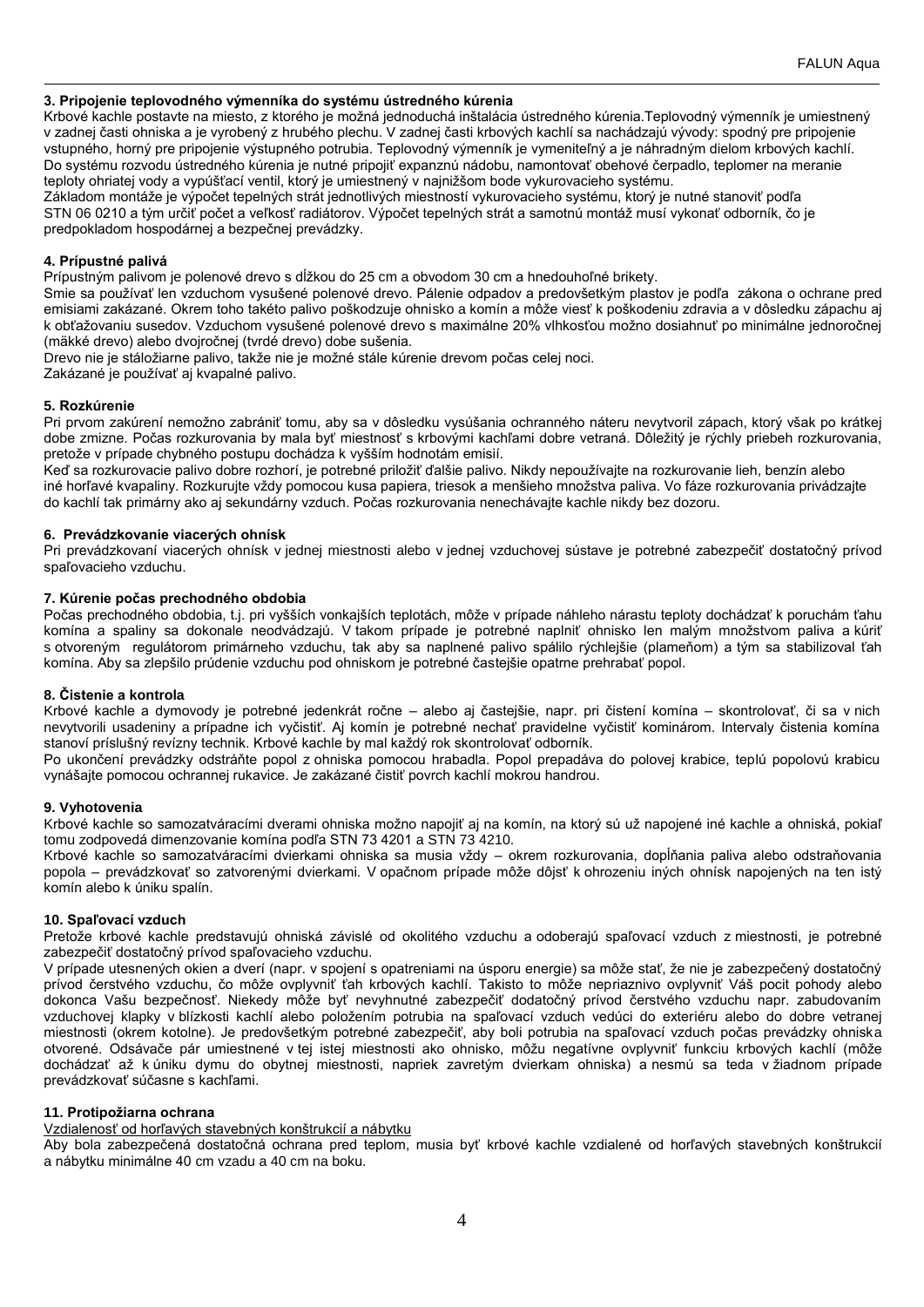# Protipožiarna ochrana v oblasti žiarenia

V oblasti žiarenia sklených dvierok sa nesmú nachádzať žiadne horľavé stavebné konštrukcie a nábytok do vzdialenosti 80 cm. Túto vzdialenosť možno zmenšiť na 40 cm, ak je medzi ohniskom a horľavými stavebnými konštrukciami umiestnený ochranný plech proti žiareniu, ktorý je z obidvoch strán dostatočne chladený vzduchom.

#### Protipožiarna ochrana mimo oblasti žiarenia

Minimálne vzdialenosti od horľavých stavebných konštrukcií a nábytku sú uvedené na štítku kachlí a je nevyhnutné ich dodržať.

**Podlahy** Pri krbových kachliach na tuhé palivo je potrebné podlahu z horľavých materiálov nachádzajúcu sa pred dvierkami ohniska chrániť krytinou z nehorľavého materiálu. Táto krytina sa musí rozprestierať minimálne 50 cm dopredu a minimálne 30 cm bočne od dvierok ohniska.

#### **12. Náhradné diely**

Môžu sa používať iba také náhradné diely, ktoré výrobca výslovne schválil alebo ich sám ponúka. V prípade potreby kontaktujte, prosím, špecializovaného predajcu.

**Na krbových kachliach nemožno robiť žiadne úpravy!**

## **13. Upozornenie pre prípad požiaru komínu**

Ak sa používa nevhodné alebo príliš vlhké palivo, môže v dôsledku usadenín v komíne dôjsť k jeho zapáleniu. V takom prípade okamžite zatvorte všetky vzduchové otvory na krbových kachliach a informujte požiarnikov. Po dohorení komína je potrebné ho nechať skontrolovať odborníkom na prípadné trhliny alebo netesnosti.

## **14. Menovitý tepelný výkon, regulácia spaľovacieho vzduchu a doba vyhorenia paliva**

Menovitý tepelný výkon kachlí je 8,0 kW a dosahuje sa pri minimálnom dopravnom tlaku 12 Pa.

| Palivo                         | Polenové drevo<br>Hnedouhoľné brikety<br>(dĺžka 25 cm, obvod 30 cm) |                |
|--------------------------------|---------------------------------------------------------------------|----------------|
| Max. dávkovacie množstvo       | 2,4 kg                                                              | 2,2 kg         |
| Regulátor spaľovacieho vzduchu | 10 mm otvorený                                                      | otvorený úplne |
| Doba vyhorenia                 | $1.0$ hod                                                           | $1,0$ hod.     |

Pri prevádzke drevom regulátor nastaviť (10 mm vytiahnuť smerom k sebe) tak, že prívod primárneho spaľovacieho vzduchu je úplne zatvorený a prívod sekundárneho spaľovacieho vzduchu je úplne otvorený.

Pri prevádzke s hnedouhoľnými briketami regulátor nastaviť(celkom vytiahnuť smerom k sebe) tak, že prívody primárneho aj sekundárneho vzduchu sú otvorené úplne.

Regulátor spaľovacieho vzduchu je pod prikladacími dvierkami.

Pre prevádzku s miernym zaťažením platia nasledujúce množstvá paliva a regulácie spaľovacieho vzduchu:

| Palivo                       | Hnedouhoľné brikety |
|------------------------------|---------------------|
| Max. dávkovacie množstvo     | cca. 2,2 kg         |
| Regulátor primárneho vzduchu | otvorený 5 mm       |
| Doba vyhorenia               | cca. 2 hod.         |

# **15. Priestorová výhrevnosť**

Priestorovú výhrevnosť je potrebné stanoviť podľa DIN 18 893 pre priestory, ktorých tepelná izolácia nezodpovedá požiadavkám nariadenia o tepelnej izolácii, pre menovitý tepelný výkon 8,0 kW:

| - pri priaznivých vykurovacích podmienkach | $-190 \text{ m}^3$ |
|--------------------------------------------|--------------------|
|--------------------------------------------|--------------------|

- menej priaznivých vykurovacích podmienkach 145 m<sup>3</sup>
- pri nepriaznivých vykurovacích podmienkach  $\sim$  98 m<sup>3</sup>

Pri občasnom vykurovaní – keď prerušenie trvá viac ako 8 hod. – znižuje sa priestorová výhrevnosť o 25%.

## **16. Technické údaje**

| Výkon:                                       | 8 kW                                                 |
|----------------------------------------------|------------------------------------------------------|
| Tepelný tok na strane vody:                  | 4 kW                                                 |
| Objem výmenníka:                             | 10.51                                                |
| Vývody výmenníka (vstup-výstup):             | G 1" – vonkajší závit                                |
| Maximálny dovolený prevádzkový pretlak vody: | 2 bar                                                |
| Maximálna dovolená prevádzková teplota vody: | $90^{\circ}$ C                                       |
| Hmotnosť:                                    | FALUN Aqua = 125 kg, FALUN II Aqua = 125 kg,         |
|                                              | FALUN keramik Agua = 153 kg, KIRUNA II Agua = 100 kg |
| Vývod na spaliny horný:                      | 150 mm                                               |

Údaje pre výpočet komína (pri menovitom tepelnom výkone):

| Palivo                                            | Polenové drevo | Hnedouhoľné brikety |
|---------------------------------------------------|----------------|---------------------|
| Hmotnostný prúd spalín [qs <sup>-1</sup> ]        | 8.8            |                     |
| Priemerná teplota spalín za odťahovým hrdlom [°C] | 304            |                     |
| Min. ťah pri menovitom tepelnom výkone [Pa]       |                |                     |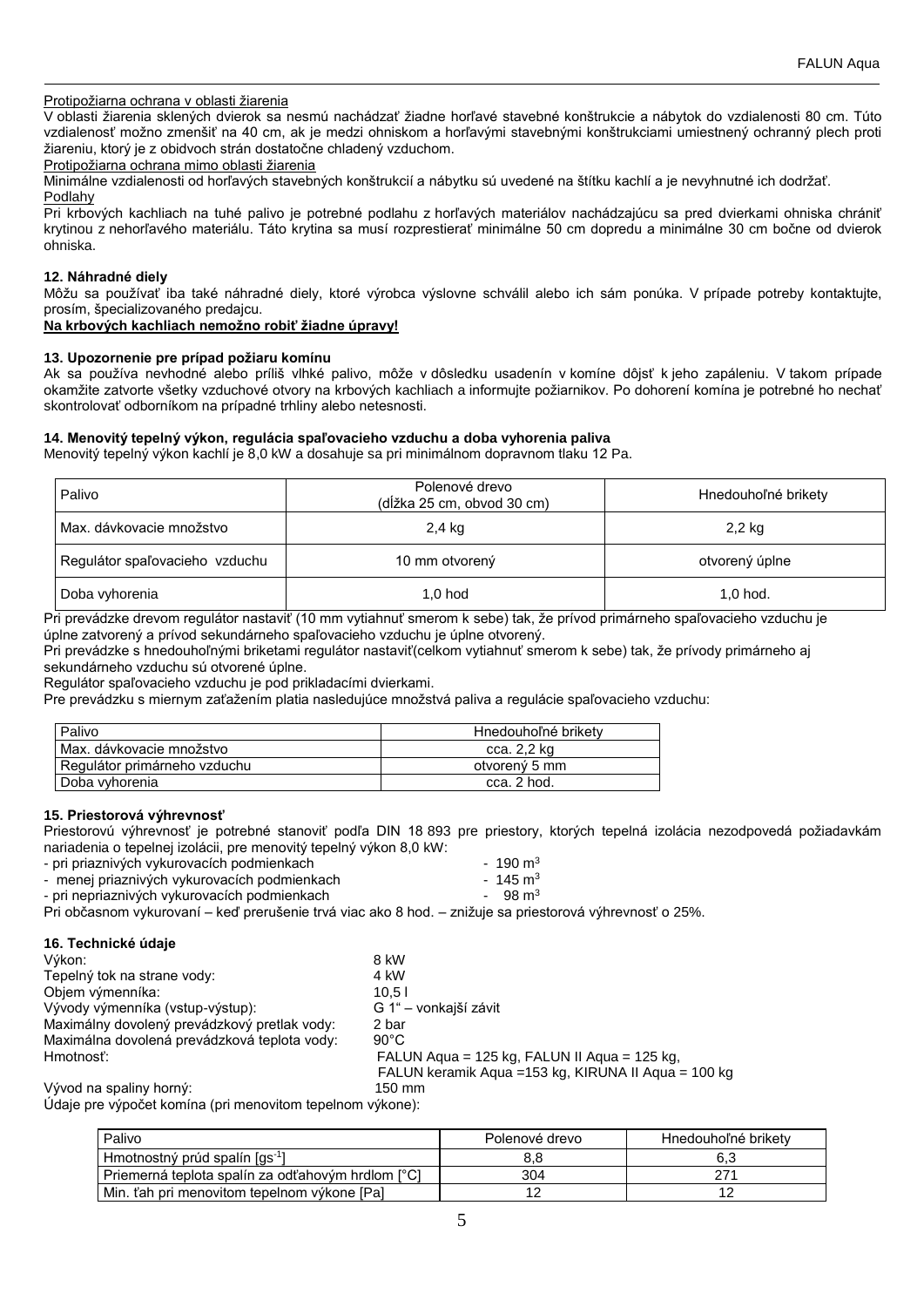# **Záruka**

Keď sa vyskytne v záručnej dobe na Vašich krbových kachliach funkčná vada alebo vada povrchovej úpravy, neopravujte ju nikdy sami. Záručné a pozáručné opravy vykonáva výrobca.

Za akosť, funkciu a vyhotovenie krbových kachlí ručíme 2 roky od dňa predaja spotrebiteľovi a to tak, že chyby vzniknuté dokázateľne následkom chybného zhotovenia odstránime v krátkom čase na naše náklady s podmienkou, že krbové kachle: - boli obsluhované presne podľa návodu,

- boli pripojené na komín podľa platných noriem,

- neboli násilne mechanicky poškodené,

- neboli vykonané úpravy, opravy a neoprávnené manipulácie.

Pri reklamácii treba udať presnú adresu a uviesť okolnosti, za ktorých k nej došlo. Reklamáciu prešetríme, keď k reklamácii predložíte záručný list opatrený dátumom predaja a pečiatkou predajne.

Pri kúpe si vo vlastnom záujme vyžiadajte čitateľne vyplnený záručný list. O spôsobe a mieste opravy sa rozhodne v našom podniku.

Pri zakúpení spotrebiča skontrolujte sklo prikladacích dvierok. Prípadnú reklamáciu na poškodené sklo výrobca akceptuje len do 15 dní od zakúpenia spotrebiča.

Je neprípustné spotrebič prevádzkovať pri tepelnom preťažení, to značí:

- množstvo použitého paliva je väčšie ako je doporučené

- množstvo spaľovacieho vzduchu je väčšie ako je doporučené

- používanie neprípustných druhov palív

Tepelné preťaženie sa môže prejaviť:

- deformáciou stropu ohniska
- poškodením dvierok na prikladanie paliva
- prepálením roštu
- prasknutím šamotových tehál
- zmenou farebného odtieňa povrchu kachlí

# **V prípade nesprávneho prevádzkovania výrobca neakceptuje reklamáciu na spotřebič**!

Pre výmenu výrobku alebo zrušenie kúpnej zmluvy platia príslušné ustanovenia Občianskeho zákonníka a Reklamačného poriadku.

# **CZ Návod k instalaci a obsluze krbových kamen na pevné palivo s teplovodním výměnníkem FALUN Aqua, FALUN II Aqua, FALUN keramik Aqua, KIRUNA II Aqua testováno podle ČSN EN 13240**

## **1. Pokyny pro instalaci**

Krbová kamna jsou vyrobena tak, že je možné je jednoduše pomocí spojovacího kusu připojit na existující domovní komín. Spojka musí být dle možnosti krátká a přímá, umístěná vodorovně nebo s mírným stoupáním. Spojky je třeba utěsnit. Při instalaci a provozu krbových kamen je třeba dodržovat národní a evropské normy, místní, stavební a taktéž požárně-bezpečnostní předpisy. Z toho důvodu informujte před zapojením krbových kamen příslušného krajského revizního technika. Je třeba zabezpečit dostatečné množství spalovacího vzduchu, a to především v místnostech s těsně zavřenými okny a dveřmi (těsnící klapka). Výpočet komínu se provádí podle ČSN 73 4201.

Před umístěním kamen se přesvědčte, zda konstrukce, na níž mají být krbové kamna uložena, má dostatečnou nosnost pro hmotnost kamen. V případe nedostatečné nosnosti je třeba učinit příslušná opatření (např. položení desky na rozložení zátěže).

# **2. Všeobecné bezpečnostní předpisy**

Hořením paliva se uvolňuje tepelná energie, která vede k značnému zahřátí povrchu krbových kamen, dvířek spalovacího prostoru, kliky u dveří a rukojetí ovládacích prvků, bezpečnostního skla, kouřových potrubí a příp. čelní stěny kamen. Nedotýkejte se těchto částí bez příslušného ochranného oděvu nebo pomůcek (žáruvzdorné rukavice nebo jiné pomůcky).

Upozorněte na toto nebezpečí děti a dbejte na to, aby se v době topení nezdržovaly blízko kamen.

## **3. Připojení teplovodního výměníku do soustavy ústředního topení**

Krbová kamna postavit na místo odkud je možná jednoduchá instalace ústředního topení. Teplovodní výměník je umístněn v zadní časti topeniště a je vyráběn z tlustého plechu. V zadní části krbových kamen se nacházejí vývody: spodní pro připojení vstupního a horní pro připojení výstupního potrubí. Teplovodní výměník je vyměnitelní a je náhradním dílem krbových kamen.

Do soustavy rozvodu ústředního topení je nutné připojit expanzní nádobu, zabudovat oběhové čerpadlo, teploměr na měření teploty ohřáté vody a vypouštěcí ventil, který je umístněn v nejnižším bodu vytápěcí soustavy.

Základem montáže je výpočet tepelných ztrát jednotlivých místností vytápěcího okruhu, který je nutné stanovit dle ČSN 06 0210 a tím určit počet a velikost radiátorů pro místnost vytápěcího objektu.

Výpočet tepelných ztrát a montáž musí provést odborník, co je předpokladem hospodárného a bezpečného provozu.

# **4. Vhodná paliva**

Vhodným palivem je polenové dřevo o délce do 25 cm a obvodu 30 cm, a hnědouhelné brikety.

Je dovoleno používat jen polenové dřevo sušené vzduchem. Spalování odpadu a především plastů je podle zákonu o ochraně před emisemi zakázáno. Kromě toho, takové palivo poškozuje ohniště a komín a vede k poškození zdraví a důsledkem zápachu i k obtěžování sousedů. Maximální vlhkosti 20 % vzduchem sušeného polenového dřeva je možno dosáhnout po minimálně jednoroční (měkké dřevo) nebo dvouroční (tvrdé dřevo) době sušení.

Dřevo není stáležhnoucí palivo, proto je nemožné nepřerušované topení dřevem po celou noc.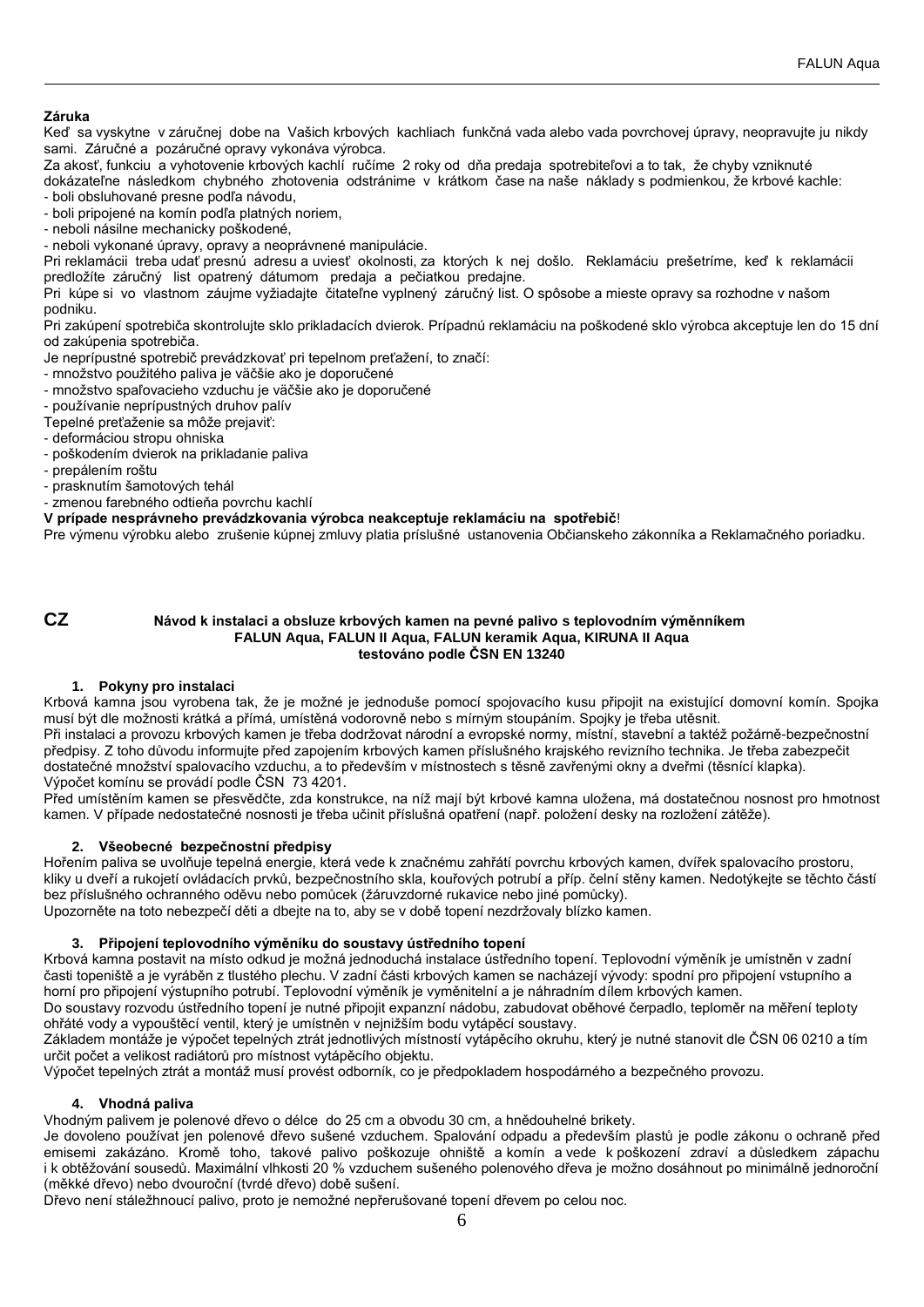# **5. Zatápění**

Při prvním zatápění není možné zabránit zápachu, který se vytvořil důsledkem vysoušení ochranného nátěru, a který zmizí v krátké době. V průběhu zatápění by měla být místnost s krbovými kamny dobře větraná. Důležitý je rychlý průběh zatápění, protože v případě špatného postupu dochází ke zvýšení emisí.

Když se zatápěcí palivo dobře rozhoří, přiložíme další palivo. Nikdy nepoužívejte na zatápění líh, benzín nebo jiné hořlavé kapaliny. Zatápějte vždy pomocí kusu papíru, třísek a menšího množství paliva. Ve fázi zatápění přivádějte do kamen jak primární, tak i sekundární vzduch. Následně se přívod primárního vzduchu uzavře a hoření se reguluje pomocí horního sekundárního vzduchu. V době zatápění nenechávejte krbové kamna nikdy bez dozoru.

# **6. Provoz většího počtu ohnišť**

Při provozu většího počtu ohnišť v jedné místnosti nebo v jedné vzduchové soustavě je nutno zabezpečit potřebný přívod spalovacího vzduchu.

# **7. Topení v přechodném období**

V přechodném období, tj. při vyšší vnější teplotě, může v případě náhlého vzrůstu teploty docházet k poruchám tahu komínu a spaliny se dokonale neodvádějí. V tomto případě je třeba naplnit ohniště jen malým množstvím paliva a topit s otevřeným regulátorem primárního vzduchu, tak, aby se naplněné palivo spálilo rychleji (plamenem) a tím se stabilizoval tah komínu. Ke zlepšení proudění vzduchu pod ohništěm je třeba častěji opatrně prohrábnout popel.

# **8. Čištění a kontrola**

Krbová kamna a kouřovody je třeba jedenkrát za rok – nebo i častěji, např. při čištění komínu – zkontrolovat, zda se v nich nevytvořily usazeniny a případně je vyčistit. I komín je potřebné dát pravidelně vyčistit kominíkem. Intervaly čištění komínu stanoví příslušný revizní technik. Kamna by měl každý rok zkontrolovat odborník. Je zakázáno čistit povrch kamen mokrým hadrem.

# **9. Provedení**

Krbová kamna bez samouzavíracích skleněných dvířek musí být napojena na vlastní komín. Jejich provoz s otevřeným ohništěm je povolen jen pod dohledem. Při dimenzování komínu je třeba se řídit ČSN 73 4201. Krbové kamna nemají stáležhnoucí ohniště.

# **10. Spalovací vzduch**

Protože krbová kamna jsou ohniště závislá na okolním vzduchu a odebírají spalovací vzduch z místnosti, je nutno zabezpečit potřebný přívod spalovacího vzduchu.

V případe utěsněných oken a dveří (např. ve spojení s opatřeními na úsporu energie) se může stát, že není zabezpečen potřebný přívod čerstvého vzduchu, což může ovlivnit tah krbových kamen. Taktéž to může nepříznivě ovlivnit Váš pocit pohody nebo dokonce .<br>Vaši bezpečnost. V některých případech je nutné zabezpečit dodatečný přívod čerstvého vzduchu např. zabudováním vzduchové klapky blízko kamen nebo položením potrubí na spalovací vzduch vedoucí do exteriéru nebo do dobře větrané místnosti (kromě kotelny). Především je třeba zabezpečit, aby byla potrubí na spalovací vzduch během provozu ohniště otevřena. Odsavače par umístněné v tytéž místnosti jako ohniště, mohou negativně ovlivnit funkci kamen (může docházet až k úniku kouře do obývané místnosti, přesto, že jsou dvířka ohniště zavřena) a nesmějí se tedy v žádném případě provozovat současně s krbovými kamny. Krbová kamna mají možnost přívodu spalovacího vzduchu aj z venkovního prostředí pomocí spojovacího hrdla průměru 99 mm. Spojovací hrdlo je umístněno na kamnech vzadu dole.

## **11. Protipožární ochrana**

Vzdálenost od hořlavých stavebních konstrukcí a nábytku

Na zabezpečení dostatečné ochrany před teplem, musí být krbová kamna vzdálena od hořlavých stavebních konstrukcí a nábytku minimálně 40 cm vzadu a 40 cm na boku.

# Protipožární ochrana v oblasti žáru

V oblasti žáru skleněných dvířek se nesmějí nacházet žádné hořlavé stavební konstrukce a nábytek do vzdálenosti 80 cm. Tuto vzdálenost je možné zmenšit na 40 cm, jestliže je mezi ohništěm a hořlavými stavebními konstrukcemi umístněný ochranný plech proti žáru, který je z obou stran dostatečně chlazen vzduchem.

Protipožární ochrana mimo oblast žáru

Minimální vzdálenosti od hořlavých stavebních konstrukcí a nábytku jsou uvedeny na štítku krbových kamen a je nevyhnutné je dodržet.

Podlahy

U krbových kamen na pevné palivo je třeba podlahu z hořlavých materiálů nacházející se před dvířky ohniště chránit krytinou z nehořlavého materiálu. Tato krytina se musí rozprostírat minimálně 50 cm dopředu a minimálně 30 cm do stran od dvířek ohniště.

## **12. Náhradní díly**

Mohou se používat jen takové náhradní díly, které výrobce výslovně schválil nebo je sám nabízí. Pro případ potřeby kontaktujte, prosím, specializovaného prodejce.

# **Na krbových kamnech není možné vykonávat jakékoliv úpravy!**

# **13. Upozornění pro případ požáru komínu**

Používá-li se nevhodné nebo příliš vlhké palivo, může v důsledku usazenin v komíně dojít k jejich vznícení. V takovém případě okamžitě zavřete všechny vzduchové otvory na kamnech a informujte hasiče. Po dohoření v komíně je nutno ho nechat zkontrolovat odborníkem na případné trhliny nebo netěsnosti.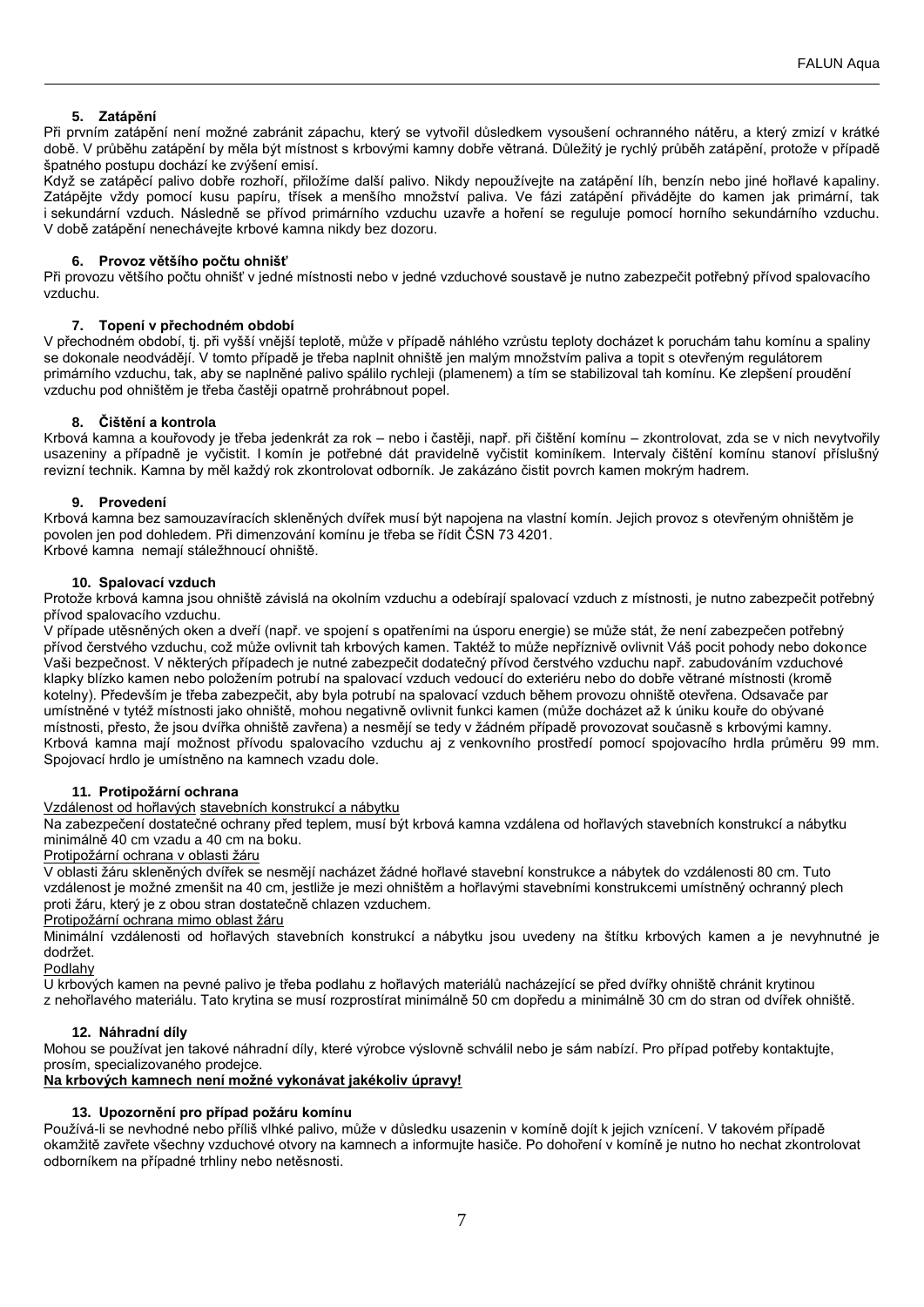# **14. Jmenovitý tepelný výkon, regulace spalovacího vzduchu a doba shoření paliva**

Jmenovitý tepelný výkon kamen je 8,0 kW a dosahuje se při minimálním dopravním tlaku 12 Pa.

| Palivo                          | Polenové dřevo (délka 25 cm, obvod 30 cm) | Hnědouhelné brikety |
|---------------------------------|-------------------------------------------|---------------------|
| l Max. dávka                    | 2.4 kg                                    | 2.2 kg              |
| l Regulátor spalovacího vzduchu | 10 mm otevřen                             | otevřen             |
| l Doba shoření                  | $1.0$ hod.                                | $1.0$ hod.          |

Při provozu s dřevem regulátor nastavit ( 10 mm vytáhnout směrem k sobě ) tak, že přívod primárního spalovacího vzduchu je úplně zavřen a přívod sekundárního spalovacího vzduchu je úplně otevřen.

Při provozu s hnědouhelnými briketami regulátor nastavit ( úplně vytáhnout směrem k sobě ) tak, že přívody primárního a sekundárního vzduchu jsou otevřeny úplně.

Regulátor spalovacího vzduchu je umístněn pod dvířkami na přikládání paliva.

Pro provoz s mírným zatížením platí následující množství paliva a regulace spalovacího vzduchu:

| Palivo                        | Hnědouhelné briketv |
|-------------------------------|---------------------|
| Max. dávka                    | cca. 2,2 kg         |
| Regulátor spalovacího vzduchu | otevřen 5 mm        |
| l Doba shoření                | cca. 2 hod.         |

#### **15. Prostorová výhřevnost**

**16. Technické údaje**

Prostorovou výhřevnost je třeba stanovit podle DIN 18 893 pro prostory, jejichž tepelná izolace neodpovídá požadavkům nařízení o tepelné izolaci, pro jmenovitý tepelný výkon 8 kW:

| - za příznivých topných podmínek      | $-190 \text{ m}^3$ |
|---------------------------------------|--------------------|
| - za méně příznivých topných podmínek | $-145 \text{ m}^3$ |
|                                       | $\sim$ $\sim$      |

- za nepříznivých topných podmínek<br>
98 m<sup>3</sup>

Při občasném topení – jestliže přerušení trvá více než 8 hod. – se snižuje prostorová výhřevnost o 25 %.

| 8 kW                                                 |
|------------------------------------------------------|
| 4 kW                                                 |
| 10.51                                                |
| G 1" – vnejší závit                                  |
| 2 bar                                                |
| $90^{\circ}$ C                                       |
| FALUN Aqua = 125 kg, FALUN II Aqua = 125 kg,         |
| FALUN keramik Agua = 153 kg, KIRUNA II Agua = 100 kg |
| 150 mm                                               |
|                                                      |

Údaje pro výpočet komína (při jmenovitém těpelném výkonu):

| Palivo                                           | Polenové dřevo | Hnedouhelné brikety |
|--------------------------------------------------|----------------|---------------------|
| Hmotnostní proud spalin [qs <sup>-1</sup> ]      |                |                     |
| Průměrná těplota spalin za odtahovým hrdlem [°C] | 304            |                     |
| Min. tah při jmenovitém těpelném výkonu [Pa]     |                |                     |

## **Záruka**

Vyskytne-li se v záruční době na Vašich krbových kamnech funkční vada nebo vada povrchové úpravy, neopravujte ji nikdy sami. Záruční a pozáruční opravy vykonává výrobce nebo distributor.

Za kvalitu, funkci a provedení kamen ručíme 2 roky ode dne prodeje spotřebiteli a to tím způsobem, že chyby vzniklé prokazatelně následkem nesprávného provedení odstraníme v krátkém čase na naše náklady s podmínkou, že krbová kamna:

- byla obsluhována přesně podle návodu,

- byla připojena na komín dle platných norem,

- nebyla násilně mechanicky poškozena,

- nebyly vykonány úpravy, opravy a neoprávněné manipulace.

Při reklamaci je třeba uvést přesnou adresu a uvést okolnosti, při nichž k závadě došlo. Reklamaci přešetříme, pokud k reklamacipředložíte záruční list opatřený datem prodeje a razítkem prodejny.Při koupě si ve vlastním zájmu vyžádejte čitelně

vyplněný záruční list. O způsobu a místě opravy se rozhodne v našem podniku.

Záruka se nevztahuje na opotřebení spotřebiče způsobené obvyklým užitím. Je nepřípustné spotřebič provozovat při tepelném přetížení, to znamená:

- množství použitého paliva je větší než je doporučeno
- množství spalovacího vzduchu je větší než je doporučeno
- používání nedovolených druhů paliv

Tepelné přetížení se může projevit:

- poškozením vermiculitového stropu v ohništi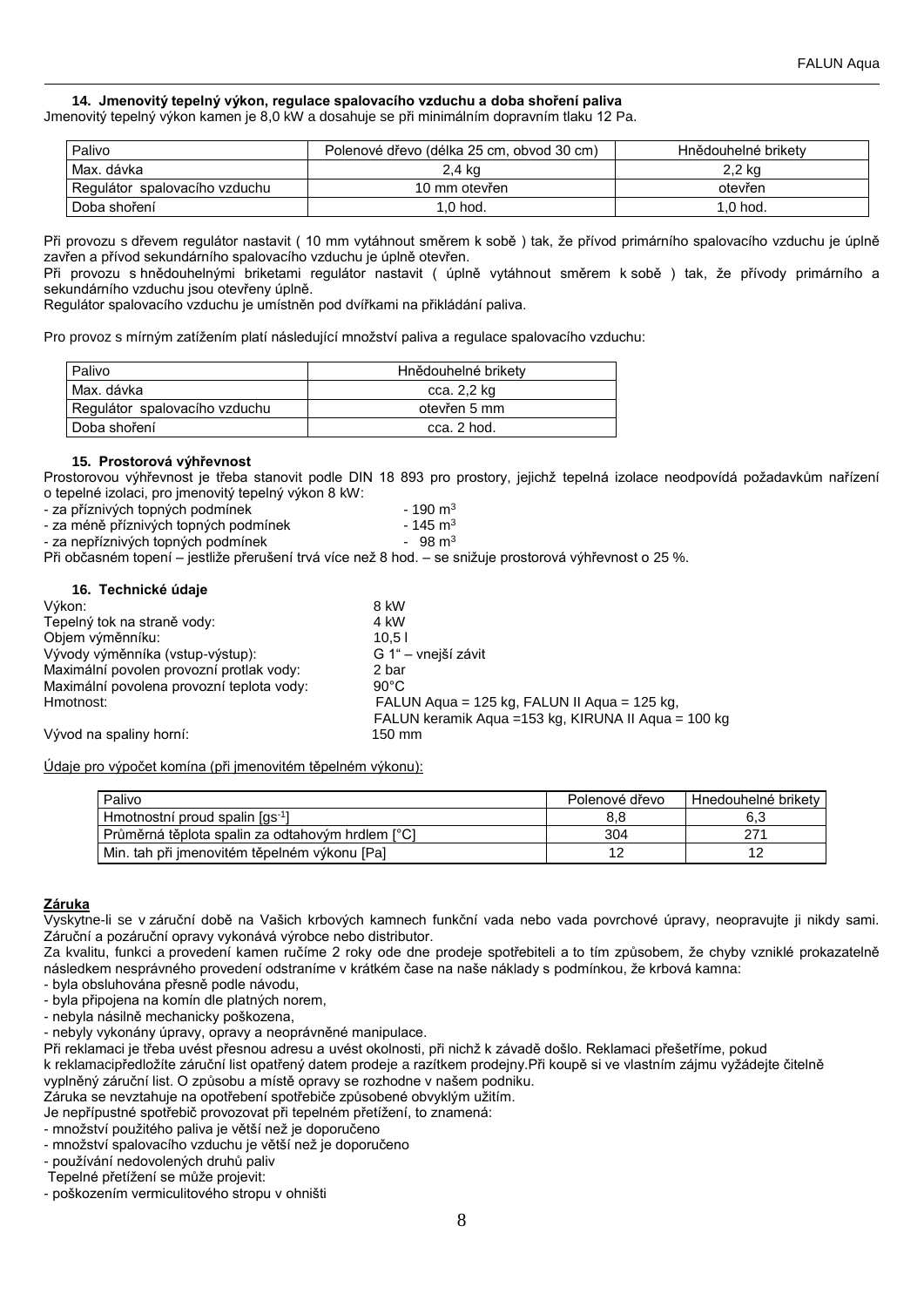- poškozením dvířek na přikládání paliva

- přepálením roštu

- změnou barevného odstínu povrchu krbových kamen

**V případě nesprávného provozu výrobce neakceptuje reklamaci na spotřebič!**

Záruka se neuznává, pokud majitel spotřebiče nemá platnou zprávu o revizi spalinové cesty a zprávu o každoročním čištění a kontrole spalinové cesty podle Vyhlášky č. 34/2016 Sb. (Vyhláška o čištění, kontrole a revizi spalinové cesty).

Pro výměnu výrobku nebo zrušení kupní smlouvy platí příslušná ustanovení Občanského zákoníku a Reklamačního řádu.

# **HU Az EN 13240 szerint tesztelt FALUN Aqua, FALUN II Aqua, FALUN kerámia Aqua, KIRUNA II Aqua vízköpenyes kandalókályhák beszerelési és kezelési utasítása**

## **1. Beszerelési utasítás**

A kályha úgy készül, hogy azt egyszerűen az összekötő elem segítségével be lehet a ház meglévő kéményébe csatlakoztatni. Az összekötő elemnek lehetőség szerint rövidnek és egyenesnek, vízszintes vagy mérsékelten emelkedő helyzetben elhelyezve kell lennie. Az összekötő elemeket tömíteni szükséges.

A kályha beszerelésénél és üzemeltetésénél szükséges a nemzeti és az európai szabványok, a helyi, építési valamint a tűzvédelmi biztonsági előírások betartása. Ebből az okból kifolyólag a kályha csatlakoztatása előtt értesítse az illetékes megyei felülvizsgálót. Szükséges megfelelő mennyiségű égési levegőt biztosítani, mindenekelőtt az ablakokkal és ajtókkal (nyílászáró) szorosan bezárt helyiségekben.

A kémény kialakítása az DIN 4705 – 1,2,3 szerint történik.

A kályha elhelyezése előtt győződjön meg arról, hogy a kályha alá helyezendő szerkezet a kályha súlyához viszonyítva megfelelő teherbírással rendelkezik. Elégtelen teherbírás esetén szükséges a megfelelő intézkedések végrehajtása (például lemez elhelyezése a teher megosztására).

## **2. Általános biztonsági előírások**

A tüzelőanyag égése közben hőenergia szabadul fel, ami a kályha felületeinek, a tűztér ajtóinak, az ajtókilincseknek és a vezérlőelemek fogantyúinak, a biztonsági üvegnek, a füstcsöveknek és esetleg a kályha előlapjának túlzott felmelegedéséhez vezet. Megfelelő védőöltözet vagy segédeszköz (hőálló kesztyű vagy más segédeszköz) nélkül ne érintse meg ezeket a felületeket. Hívja fel erre a veszélyre a gyermekek figyelmét és ügyeljen arra, hogy azok a fűtés alatt ne tartózkodjanak a kályha közelében.

# **3. A melegvizes hőcserélő csatlakoztatása a központi fűtés rendszerébe**

A kandalló kályhát állítsa oda, ahol könnyen csatlakoztatható a központi fűtéshez.

A melegvizes hőcserélő vastag pléhből készült, és az égési tér hátsó részében található. A kandalló kályha hátsó részén találhatók a kimenetek – alsó a csővezeték bevezetésére, a felső a kivezetésére.

A melegvizes hőcserélő a kandalló kályha kicserélhető alkatrésze. A központi fűtés rendszerébe szükséges csatlakoztatni egy expanziós edényt, beszerelni egy körszivattyút, a víz hőmérsékletét mérő hőmérőt és egy kieresztő szelepet, amelyet a fűtőrendszer legalsóbb pontján kell elhelyezni.

Az összeszerelés alapja a hőveszteség kiszámítása a fűtési rendszer egyes helyiségeiben, amelyet az STN 06 0210 alapján kell meghatározni, így a fűtőtestek számát és nagyságát. A hőveszteség kiszámítását és a beszerelést magát szakembernek kell elvégeznie, ami gazdaságos és biztosnágos üzemltetés alapja.

## **4. Megengedett tüzelőanyagok**

Megengedett tüzelőanyag a 25 cm hosszúságú és 30 cm kerületű hasábfa és a barnaszén brikett.

Csak légszáraz hasábfa használható. Hulladék, mindenekelőtt műanyag égetése az imisszióvédelmi törvény szerint tilos. Ezenkívül az ilyen tüzelőanyag megrongálja a tűzteret és a kéményt, egészségkárosodáshoz és a szag miatt a szomszédok bosszantásához vezethet. Maximális 20% nedvességtartalmú légszáraz hasábfa legkevesebb egy éven (puha fa) vagy két éven (kemény fa) át végzett szárítással nyerhető. A fa nem folytonégő tüzelőanyag, úgyhogy a fával való fűtés az egész éjszaka folyamán nem lehetséges.

## **5. Befűtés**

Az első befűtés alkalmával nem akadályozható meg a védőbevonat száradását kísérő szag, ez azonban rövid időn belül megszűnik. Befűtés alatt a kályhával ellátott helyiséget jól ki kell szellőztetni. Fontos a befűtési folyamat kellő gyorsaságú elvégzése, mert a hibás eljárás az emissziós értékek emelkedéséhez vezet.

Amikor a tüzelőanyag élénkebben kezd égni, újabb tüzelőanyagot szükséges rárakni. Begyújtáshoz soha ne használjon szeszt, benzint vagy más gyúlékony folyadékot. A begyújtást mindig papírdarabkával, forgáccsal és kis mennyiségű tüzelőanyaggal végezze. A begyújtás folyamata alatt vezessen a kályhába úgy primer mint szekunder levegőt. Ezt követően a primer levegővezetéket le kell zárni és az égést a felső és az alsó szekunder levegő segítségével kell szabályozni. Begyújtás alatt soha ne hagyja a kályhát felügyelet nélkül.

## **6. Több tűzhely üzemeltetése**

Több tűzhely egy helyiségben vagy egy levegőrendszerben történő üzemeltetése esetén elegendő mennyiségű égési levegő biztosítása szükséges.

## **7. Tüzelés átmeneti időszakban**

Átmeneti időszakban, vagyis magasabb kinti hőmérséklet mellett, hirtelen felmelegedés esetén a kéményhuzat elromolhat és a füstgáz elvezetése nem lesz tökéletes. Az ilyen esetben csak kis adag tüzelőanyaggal szükséges a tűzhelyet megtölteni és a nyitott primer levegőszabályozó segítségével úgy kell tüzelni, hogy a feltöltött tüzelőanyag gyorsabban égjen el (lángolva) és ezáltal állandósuljon a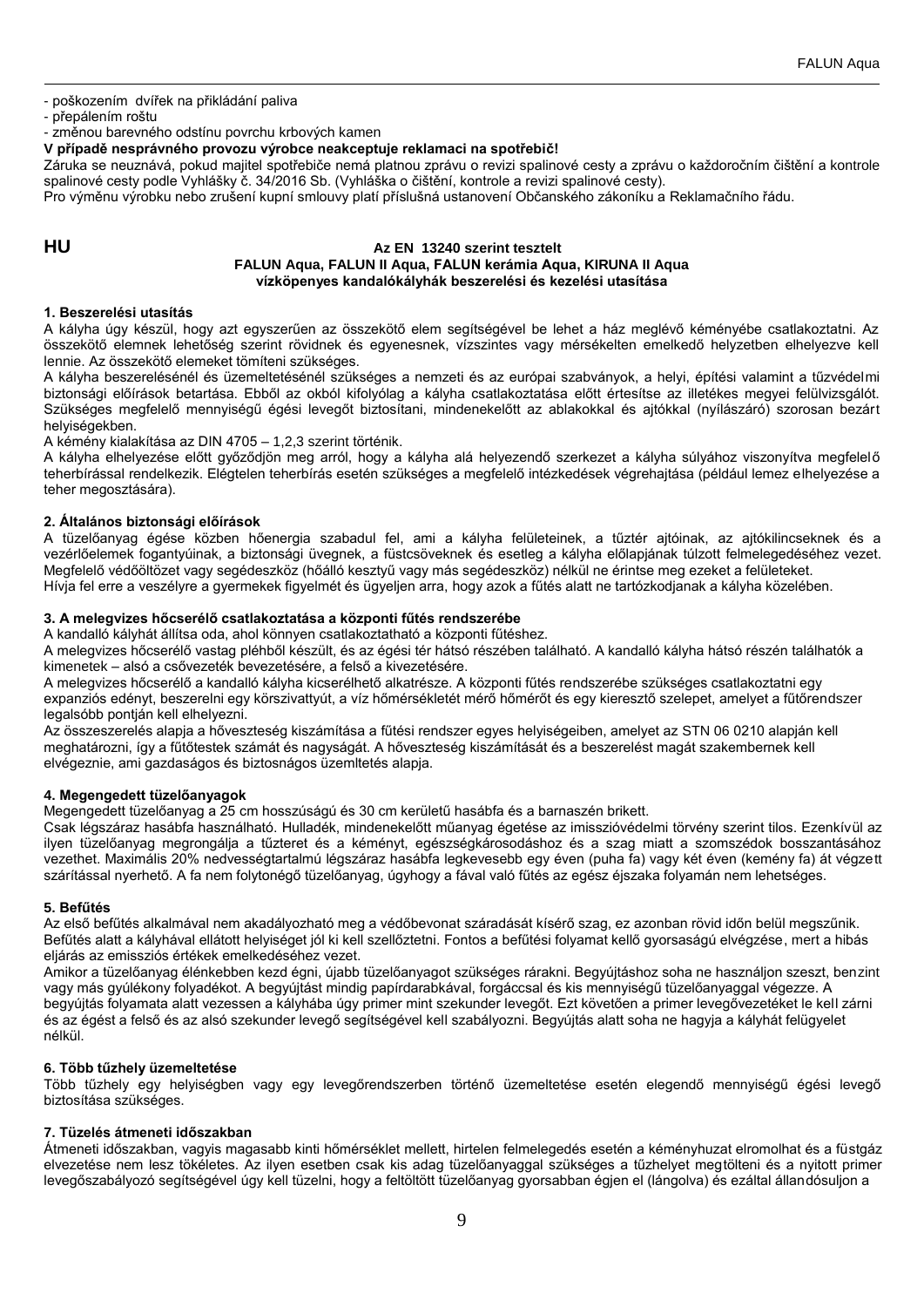kéményhuzat. Hogy javuljon a tűztér alatti légáramlás, szükséges a hamut gyakrabban óvatosan megkotorni. A kandalló felületét tilos nedves ronggyal tisztítani.

# **8. Tisztítás és ellenőrzés**

A kályhát és a füstcsöveket szükséges egy alkalommal évente – vagy gyakrabban is, például a kémény tisztítása alkalmával – ellenőrizni, nem képződött-e bennük lerakódás és azokat esetleg kitisztítani. A kéményt is szükséges rendszeresen a kéményseprővel kitisztíttatni. A kémény tisztításának gyakoriságát az illetékes felülvizsgáló szakember állapítja meg. A kályhát minden évben szakemberrel kellene átvizsgáltatni.

# **9. A kivitelezés**

Önzáródó üvegajtó nélküli kályhát saját kéménybe kell csatlakoztatni. Ezek nyílt tűztérrel történő üzemeltetése csak felügyelet alatt megengedett. A kémény méretezésénél az DIN 4705 szerint kell eljárni.

A kandalókályha és folytonégő tűzterek.

**10. Égési levegő**Mivel a kályha a környezeti levegőtől függő és a helyiség égési levegőjét elszívó tűzhelyet képvisel, szükséges elegendő mennyiségű beáramló égési levegőt biztosítani.

Tömített ablakok és ajtók esetén (például energiamegtakarító intézkedésekkel kapcsolatban) megtörténhet, hogy nincsen elegendő mennyiségű beáramló friss levegő biztosítva, ami befolyásolhatja a kandallókályha huzatát. Ugyanúgy kedvezőtlenül befolyásolhatja az Ön kényelemérzetét sőt biztonságát. Néha elkerülhetetlen lehet a friss levegő beáramlásának biztosítása például légcsappantyú beépítése (a kályha közelében) vagy az égési levegőt kívülre vagy egy jól szellőztetett helyiségbe (kazánházon kívül) kivezető csővezeték elhelyezése által. Mindenekelőtt szükséges biztosítani, hogy az égési levegőt szállító csővezeték a tűzhely üzemeltetése alatt nyitva legyen. A tűzhellyel azonos helyiségben levő páraelszívó kedvezőtlenül befolyásolhatja a kályha működését (sőt zárt tűztérajtó ellenére is füst szivároghat ki a lakóhelyiségbe) tehát semmi esetre sem szabad azt a kályhával egyidejűleg üzemeltetni.

# **11. Tűzvédelem**

## Éghető bútortól és berendezési tárgyaktól való távolság

Hogy a hőhatás elleni megfelelő védelem biztosítva legyen, a kályhát az éghető berendezési tárgyaktól és bútortól a következő minimális távolságban kell felállítani 40 cm a hátától és 40 cm az oldalaitól.

## Tűzvédelem a sugárzási tartományban

Az üvegajtó 80 cm-es sugárzási tartományában nem lehetnek semmilyen éghető berendezési tárgyak és bútor. Ezt a távolságot 40 cmre lehet csökkenteni, ha a tűztér és az éghető berendezési tárgyak között mindkét oldalról levegővel megfelelően hűtött sugárzásvédő válaszfal van elhelyezve.

Tűzvédelem a sugárzási tartományon kívül

Az éghető berendezési tárgyaktól és bútortól való minimális távolság a kályha címkéjén van feltűntetve és azt feltétlenül szükséges betartani.

Padlózat

Szilárd tüzelőanyag üzemeltetésű kályhák esetében a tűztérajtó előtt található éghető anyagból készült padlózatot éghetetlen anyagból készült burkolattal kell védeni, amelynek kiterjedése a tűztérajtó előtt legalább 50 cm, oldalt 30 cm legyen.

## **12. Pótalkatrészek**

Csak olyan pótalkatrészek használata megengedett, amelyeket a gyártó kifejezetten jóváhagyott vagy amelyeket maga ajánl. Szükség esetén kérem, lépjen érintkezésbe a szakosított eladóval.

# **A kályhán nem szabad módosításokat végezni!**

# **13. Figyelmeztetés a kéményben keletkezett tűz esetére**

Ha nem megfelelő vagy túl nedves tüzelőanyagot használ, az a kéményben történő lerakódás következtében meggyulladhat. Az ilyen esetben a kályhán azonnal zárjon le minden légvezető nyílást és tájékoztassa a tűzoltókat. A tűz kialvása után szükséges a kéményt esetleges repedések vagy tömítetlenség feltárása érdekében szakemberrel ellenőriztetni.

## **14. Névleges hőteljesítmény, az égési levegő szabályozása és a tüzelőanyag elégésének időtartama**

A kályha névleges hőteljesítménye 8,0 kW amit minimális 12 Pa szállító nyomás mellett ér el.

| Tüzelőanvag                   | Hasábfa (hossza 25 cm, kerülete 30 cm) | Barnaszén brikett |
|-------------------------------|----------------------------------------|-------------------|
| Maximálisan adagolt mennyiség | 2.4 ka                                 | 2.2 kg            |
| Levegőszabályozó              | nvitva 10 mm                           | nvitva            |
| Égési időtartam               | 1.0 óra                                | .0 óra            |

Fatüzelésű üzemelésnél a szabályozót úgy kell beállítani (10 mm-t magunk felé húzni), hogy a primer égési levegő bevezetője teljesen le van zárva és a szekunder égési levegő bevezetője teljesen nyitva van.

Barnaszénbrikettel való üzemelésnél a szabályozót úgy kell beállítani (teljesen magunk felé kihúzni), hogy a primer- és a szekunderlevegő bevezetői teljesen nyitva vannak. Az égési levegő szabályozója a tüzelőajtó alatt van.

Mérsékelt terhelésű üzemeltetéshez a következő tüzelőanyag-mennyiség és égési levegő-szabályozás betartása érvényes:

| Tüzelőanyag                     | Barnaszén brikett |
|---------------------------------|-------------------|
| Maximálisan adagolt mennyiség   | cca. 2.2 kg       |
| Alsó szekunder levegőszabályozó | nvitva 5 mm       |
| Égési időtartam                 | cca. 2 óra        |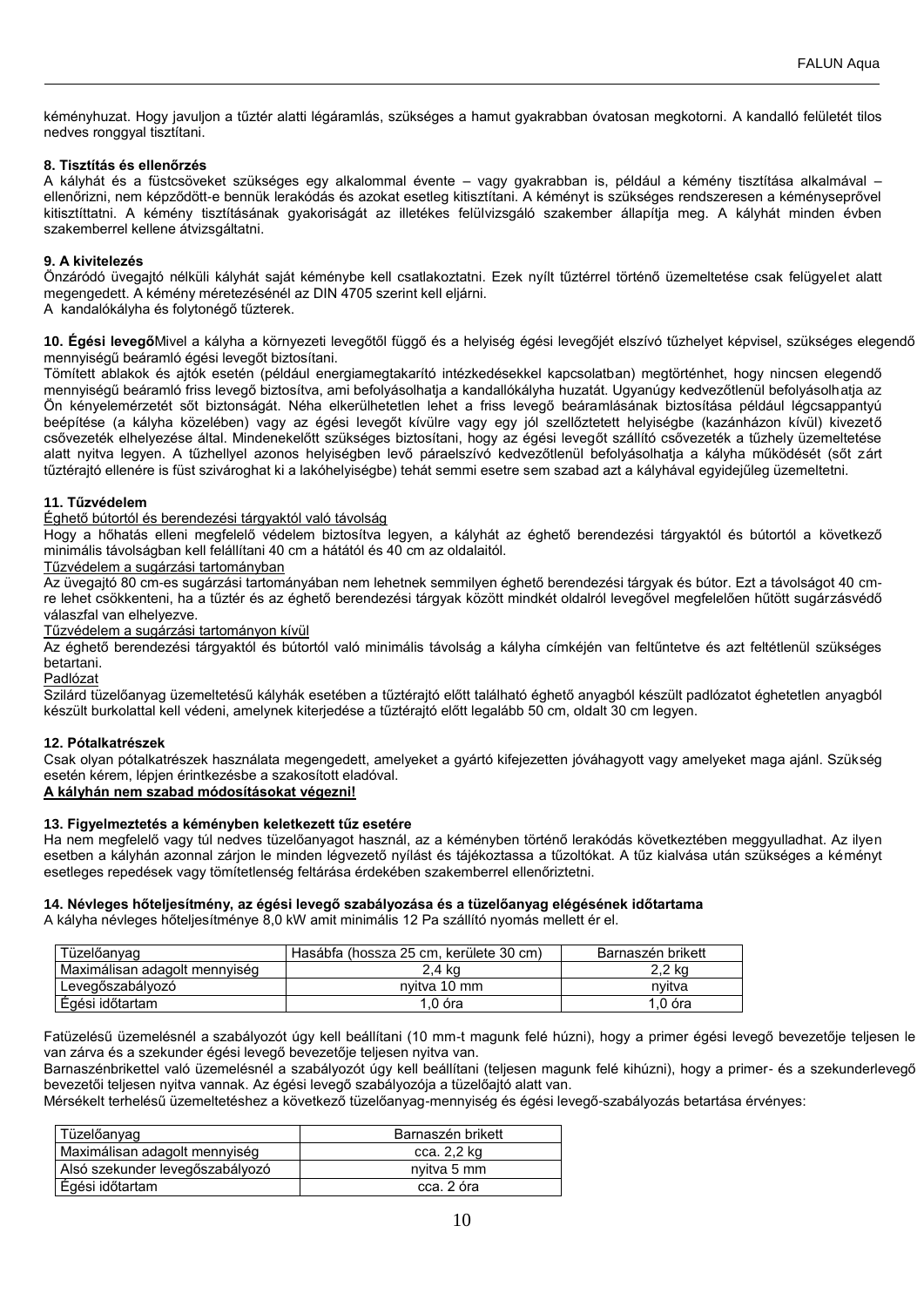# **15. Fűtőképesség**

A fűtőképességet az olyan térségekre vonatkozó DIN 18 893 szabvány szerint kell meghatározni, amelyek hőszigetelése nem felel meg az 8 kW névleges teljesítményre vonatkozó, hőszigetelésről szóló rendelkezések által támasztott követelményeknek:

- 
- Kedvező fűtési feltételeknél 190 m<sup>3</sup>
- Kevésbé kedvező fűtési feltételeknél 145 m<sup>3</sup> - Kedvezőtlen fűtési feltételeknél

Időnkénti fűtésnél – amikor a szünetelés több, mint 8 órát tart – 25%-kal csökken a fűtőképesség.

# **16. Műszaki adatok**

| Teljesítmény:                                   | 8 kW                                                 |
|-------------------------------------------------|------------------------------------------------------|
| Hőáramlás a víz oldalán:                        | 4 kW                                                 |
| A cserélő űrtartalma:                           | 10.5 l                                               |
| A cserélő kivezetései [kivezetés-bevezetés:     | G1 <sup>"</sup> -külső menet                         |
| A víz maximális engedélyezett üzemi túlnyomása: | 2 bar                                                |
| A víz maximális üzemi hőmérséklete:             | $90^{\circ}$ C                                       |
| Súlv:                                           | FALUN Aqua = 125 kg, FALUN II Aqua = 125 kg,         |
|                                                 | FALUN kerámia Agua = 153 kg, KIRUNA II Agua = 100 kg |
| Füstgáz-elvezető hátsó:                         | 150 mm                                               |
|                                                 |                                                      |

| Tüzelőanyag                                             | Hasábfa | Barnaszénbrikett |
|---------------------------------------------------------|---------|------------------|
| Füstgáz tömegáramlása [gs <sup>-1</sup> ]               | 8,8     | 6,3              |
| A füstgáz átlaghőmérséklete a füstcső-csonk mögött [°C] | 304     | 271              |
| Min. huzat névleges hőteljesítmény mellett [Pa]         | 12      | 12               |

# **Garancia**

Ha kályháján a jótállási idő alatt funkciózavar vagy felületkezelési hiba keletkezik, azt soha ne próbálja saját maga kijavítani. Garanciális és garancia lejárta utáni javításokat a gyártó vagy a forgalmazó végez.

A kályha minőségéért, működéséért és kivitelezéséért a fogyasztó részére történt eladás napjától számítva 2 évig úgy vállalunk garanciát, hogy a bizonyíthatóan hibás kivitelezés okozta hibákat rövid időn belül saját költségünkre eltávolítjuk azzal a feltétellel, hogy a kályha:

- pontosan az utasítás szerint volt kezelve,

- az érvényes szabványok szerint volt a kéményhez csatlakoztatva,

- nem volt erőszakkal mechanikai úton megrongálva,
- nem volt javítva, módosítva vagy illetéktelenül kezelve.

Reklamáció alkalmával meg kell adni a pontos címet és ismertetni kell a körülményeket, melyek azokat előidézték. A reklamációt elbíráljuk ha ahhoz az eladás dátumával és a forgalmazó pecsétjével ellátott garancialevelet is mellékeli.

Vásárlás alkalmával saját érdekében követelje az olvashatóan kitöltött garancialevelet. A javítás módjáról és helyéről üzemünkben határozunk.

# **A fogyasztó vásárlása alkalmával ellenőrizze az üveget.**

# **Megrongálódott üveget illető esetleges reklamációt a gyártó csak 15 napig fogad el a fogyasztó megvásárlásától.**

Hő-túlterhelés mellett üzemeltetni a fogyasztót nem megengedett, ami azt jelenti, hogy:

- a használt tüzelőanyag mennyisége nagyobb az ajánlottnál
- az égési levegő mennyisége nagyobb az ajánlottnál
- nem megengedett tüzelőanyag-fajta használata történik
- A hő-túlterhelés a következőkben mutatkozhat meg:
- A tűztér samott-válaszfalának megrongálódásában
- Az öntöttvas lemez és a fedél megrongálódásában
- A tűztérajtó megrongálódásában
- A rostély átégésében

- A külsö festés színárnyalat változása

# **Rendellenes üzemeltetés esetén a gyártó nem fogadja el a fogyasztóra benyújtott reklamációt!**

A termék kicserélésére vagy az adás-vételi szerződés felbontására a Polgári Törvénykönyv és a Reklamációs Szabályzat megillető előírásai érvényesek.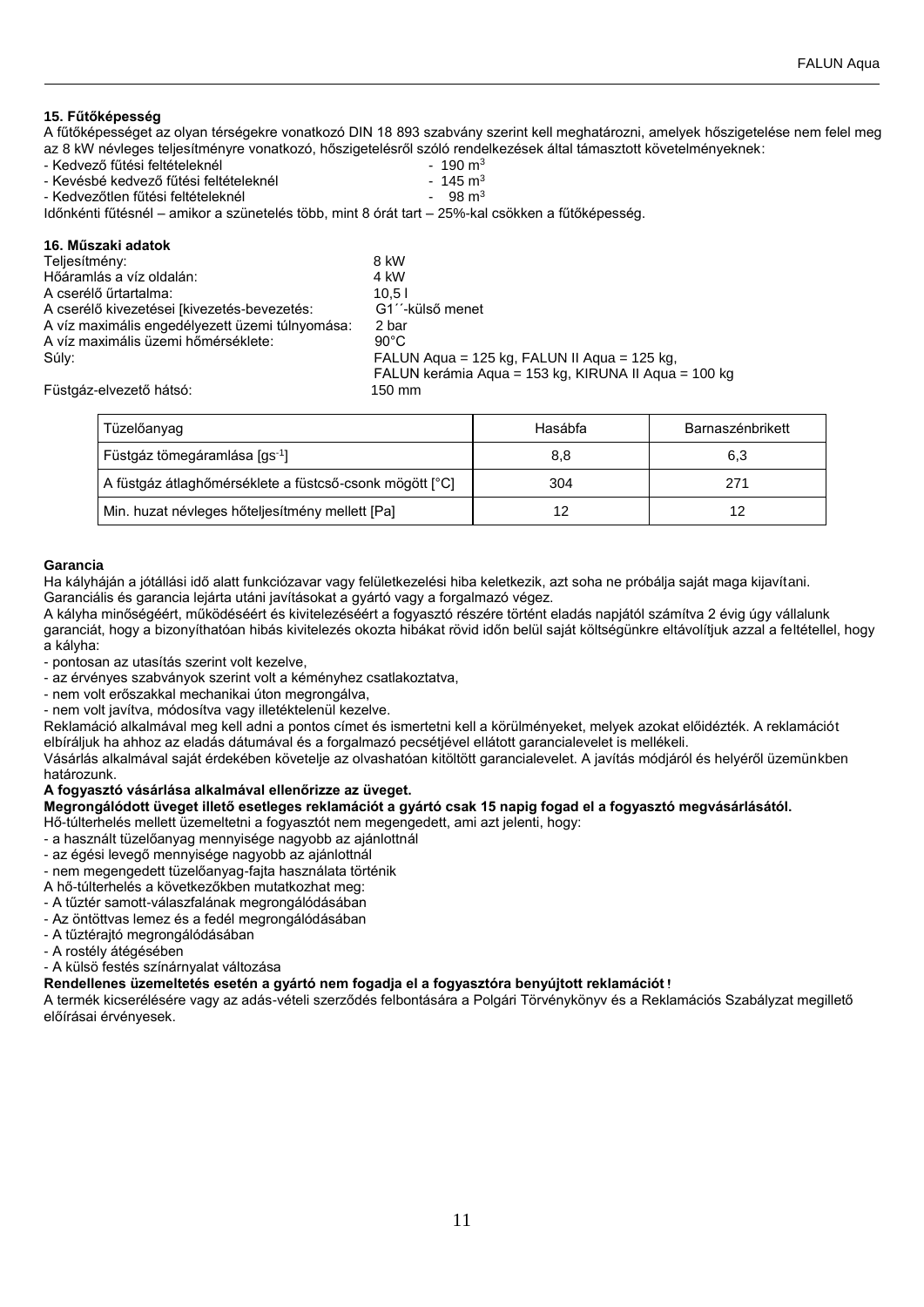Po vybalení krbu prosíme vymeniť prepravnú rúčku na prevádzkovú: 1.Skrutka M6x16 2.Rúrka 3.Podložka prehnutá 8,4 4.Rúčka prevádzková 5.Rúčka prepravná Uvoľniť skrutku(1) a vybrať z boku dvierok, vytiahnúť rúčku prepravnú(5). Rúčku prevádzkovú(4) vsunúť do dvierok a vzadu založiť rúrku(2) spolu s podložkou prehnutou(3). Rúčku spolu s rúrkou a podložkou zaistiť skrutkou(1) cez bočný otvor na dvierkach.

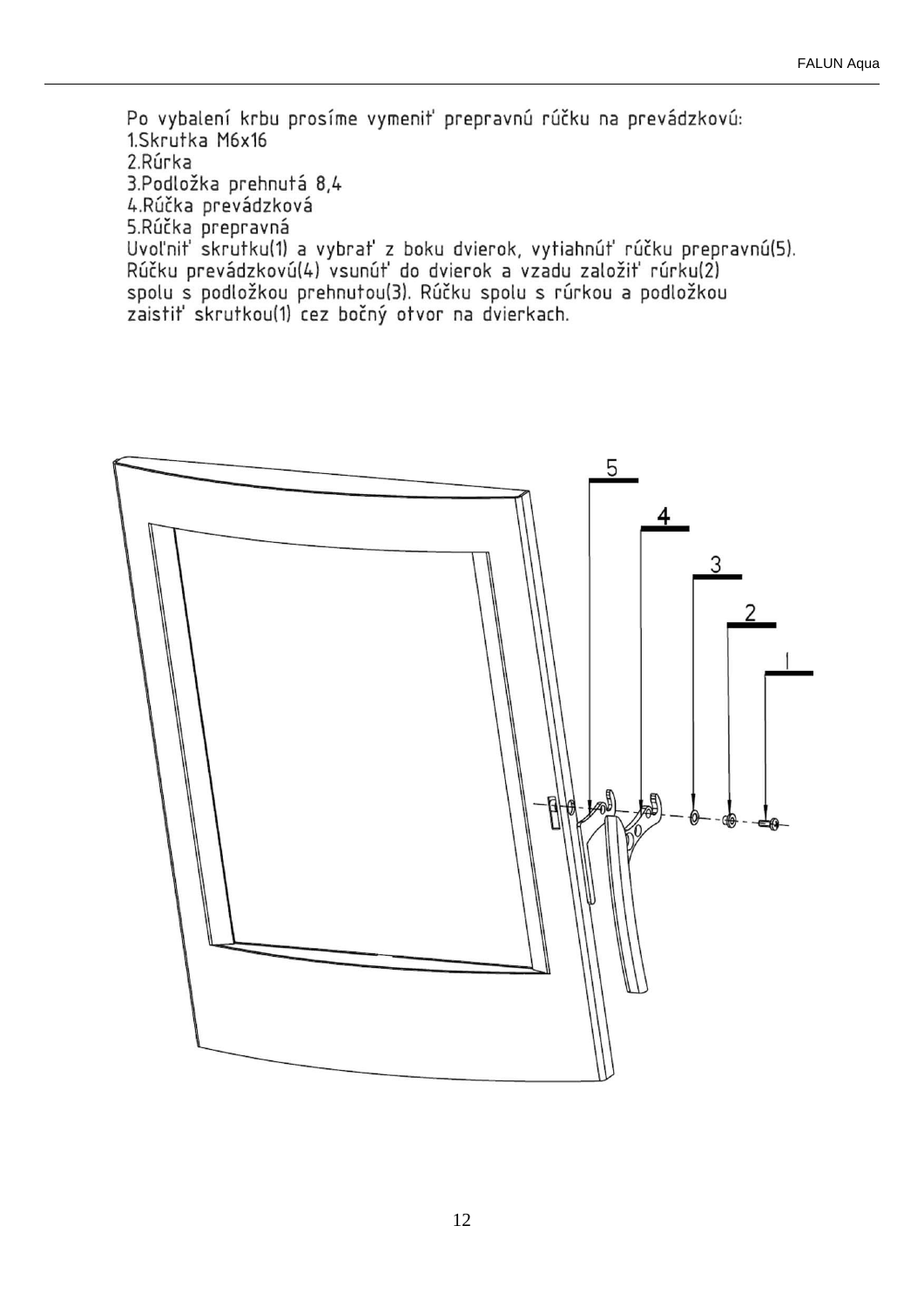Once the heater unpacked , please, replace the shipping handle by the operation handle:

- 1. Bolt M6x16<br>2. Pipe
- Pipe
- 3. Folded washer<br>4. Shipping handle
- Shipping handle
- 5. Operation handle

Loosen the bolt (1) and pull out on the side of the door, pull out the shipping handle (5).

Insert operation handle (4) in the door and mount the pipe (2) with the washer (3) in the rear. Tighten the handle with the pipe and the washer with the bolt (1) through the side hole in the door.

Po vybalení krbu vyměnit prepravní rukovět za provozní:

- 1. Skrutka M6x16
	-
- 2. Rourka<br>3. Prehnu Prehnutá podložka 8,4
- 4. Rukovět provozní
- 5. Rukovět prepravní

Uvolnit skrutku (1) a vybrat z dvířek, vytáhnout rukovět prepravní (5).

Rukovět provozní (4) vložit do dvířek a vzadu vložit rourku (2) spolu s podložkou (3). Rukovět spolu s rourkou a podložkou zaistit skrutkou (1) cez boční otvor na dvířkach.

A fogyasztó kicsomagolása után kérjük a szállító fogantyút az üzemelésire cserélni:

- 1. Csavar M6x16
- 2. Csövecske
- 3. Hajlított alátét 8,4
- 4. Üzemelési fogantyú
- 5. Szállító fogantyú

Meglazítani a csavart (1) és kiemelni az ajtó oldalából, kihúzni a szállító fogantyút (5). Az üzemelési fogantyút (4) behelyezni az ajtóba és hátul behelyezni a csövecskét (2) a hajlított alátéttel (3) együtt. A fogantyút a csövecskével és az alátéttel együtt a csavarral (1) az ajtón levő oldalnyíláson keresztül biztosítani.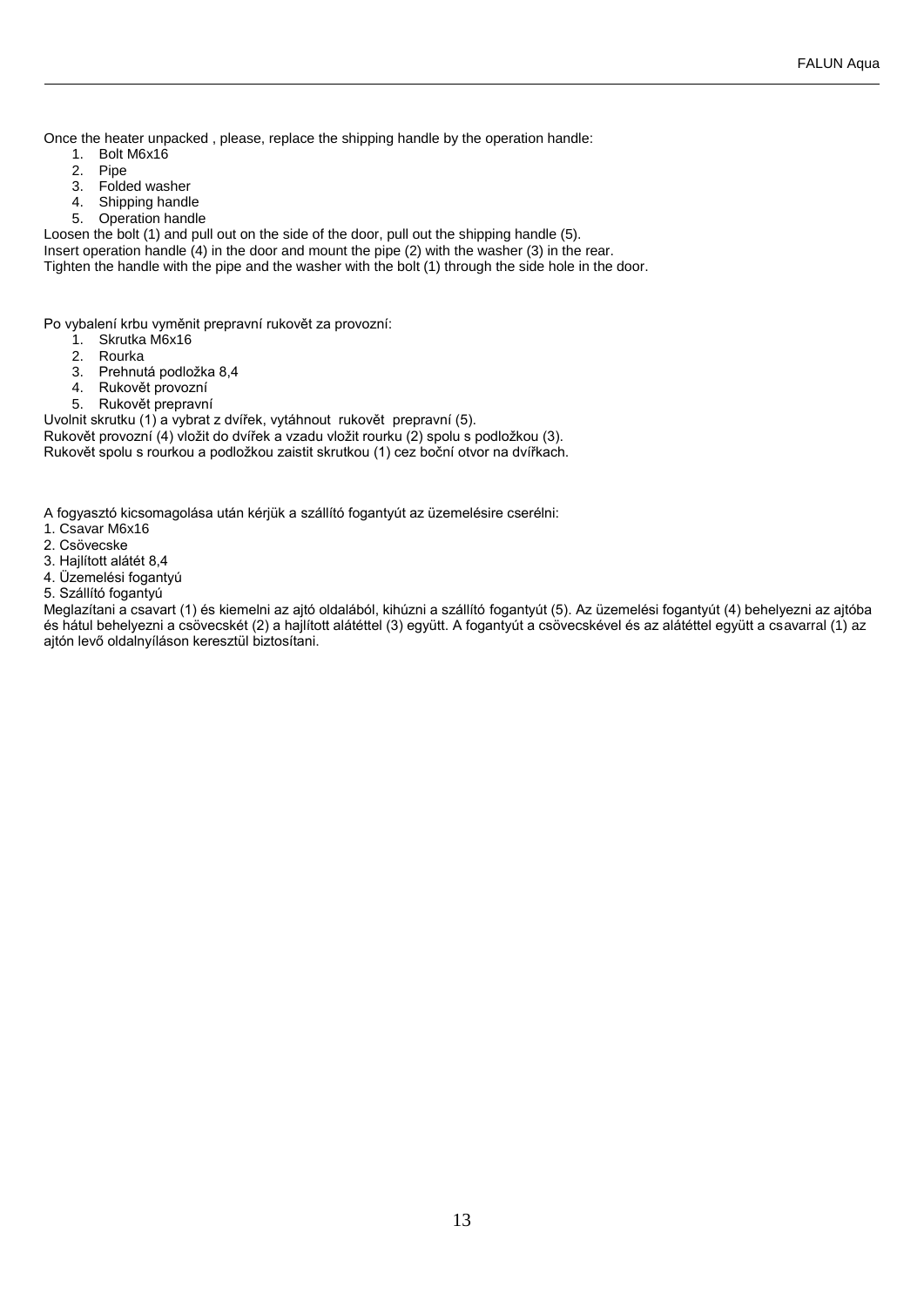

Mainting pipe support for combustion air intake Inštalácia hrdla pre prívod spaľovacieho vzduchu Instalace hrdla pro přívod spalovacího vzduchu Az égési levegő bevezetésének előkészítése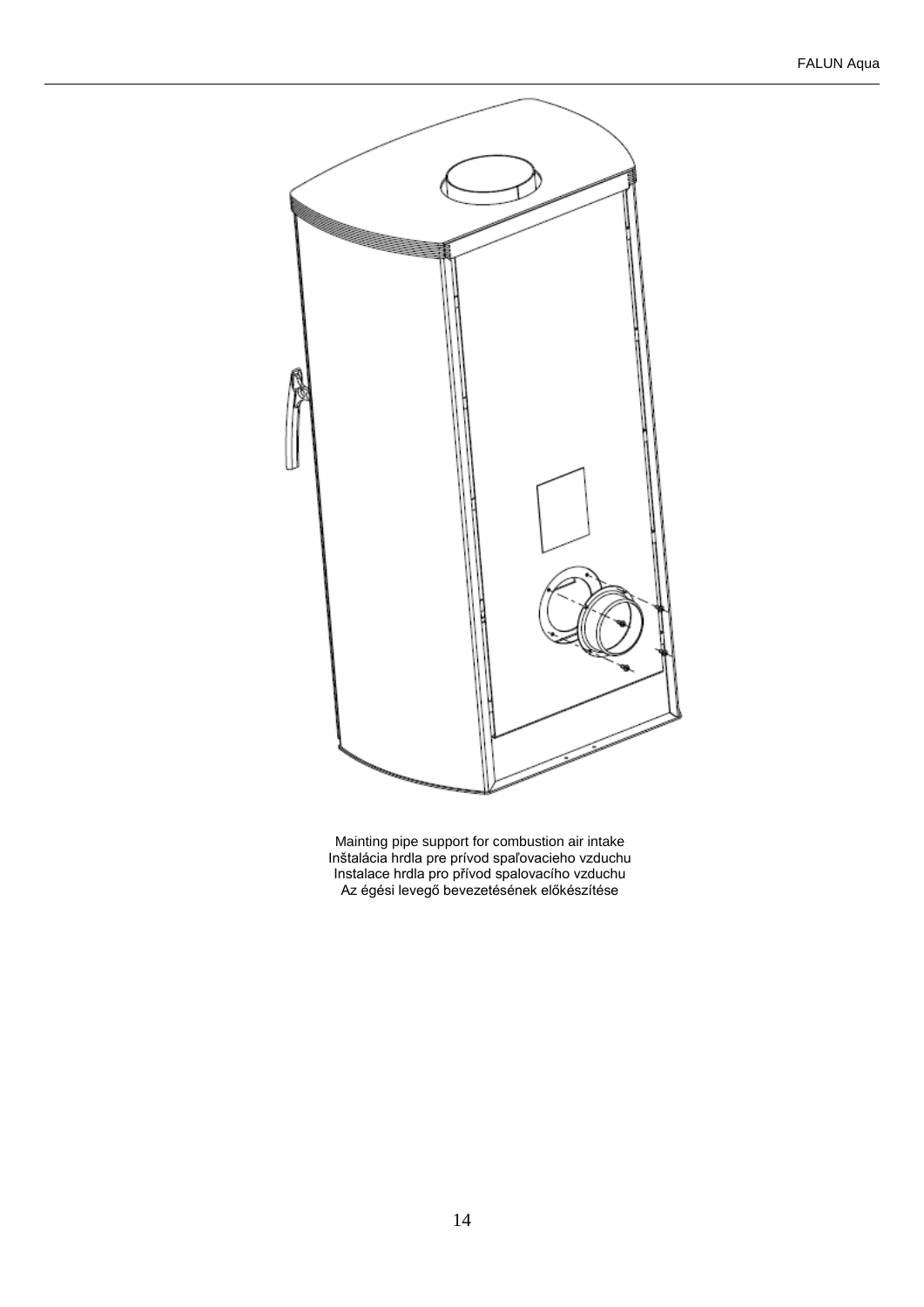# **WARRANTY CERTIFICATE**

|                                                                                                                                        | FALUN Aqua model No F 9478 D *)<br>FALUN II Aqua model No F 9480 J *) |                                                            | Product name and model: Fireplace stove burning solid fuels with hot-water exchanger<br>FALUN ceramic Aqua model No F 9478 K                                                                                                 | *)<br>*)             |
|----------------------------------------------------------------------------------------------------------------------------------------|-----------------------------------------------------------------------|------------------------------------------------------------|------------------------------------------------------------------------------------------------------------------------------------------------------------------------------------------------------------------------------|----------------------|
| Serial number:                                                                                                                         |                                                                       | $\left( \begin{array}{c} \ast \\ \ast \end{array} \right)$ | Quality class                                                                                                                                                                                                                | $\boldsymbol{\cdot}$ |
|                                                                                                                                        |                                                                       |                                                            | Standards: STN 06 1201, EN 13240, STN 06 0210, STN 73 4201, STN 73 4210, STN 92 0300                                                                                                                                         |                      |
|                                                                                                                                        | Date of production, seal and signature of technical inspection:       |                                                            |                                                                                                                                                                                                                              | *)                   |
| Sales point seal, purchase date, signature:                                                                                            |                                                                       |                                                            |                                                                                                                                                                                                                              | *)                   |
|                                                                                                                                        | * Put corresponding seals, fill in, or cross out if not applicable.   |                                                            |                                                                                                                                                                                                                              |                      |
|                                                                                                                                        | The warranty certificate is invalid without data marked with *)!      |                                                            |                                                                                                                                                                                                                              |                      |
| The product was repaired under guarantee:<br>from:to:<br>THORMA Výroba, k.s.<br><b>SK-986 01 Filakovo</b><br>tel/fax: 00421/47/4511537 |                                                                       |                                                            | Seal and signature of repair shop:                                                                                                                                                                                           |                      |
|                                                                                                                                        |                                                                       |                                                            |                                                                                                                                                                                                                              |                      |
| <b>SUPPLEMENTARY CLAUSE:</b><br>- wooden parts can be burnt.<br>at a waste deposit.                                                    | - take the steel stripe and the cardboard to a collecting point,      |                                                            | The manufacturer recommends disposing the different parts of the packaging as follows:<br>Once the service life of the product has expired the manufacturer recommends disposing it at a collection point, and ceramic parts |                      |
|                                                                                                                                        |                                                                       |                                                            | ZÁRUČNÝ LIST                                                                                                                                                                                                                 |                      |
| Názov a typ výrobku:<br><b>FALUN Aqua</b><br><b>FALUN II Aqua</b>                                                                      | typ. č. F 9478 D<br>typ. č. F 9480 J                                  | $\left( \begin{array}{c} \ast \\ \ast \end{array} \right)$ | Krbové kachle na tuhé palivo s teplovodným výmenníkom<br>FALUN Keramik Aqua typ. č. F 9478 K*)<br>*) KIRUNA II Aqua typ. č. F 9478 C *)                                                                                      |                      |

Normy: STN 06 1201,STN EN 13240, STN 06 0210, STN 73 4201,STN 73 4210, STN 92 0300

| Dátum výroby, pečiatka a podpis technickej kontroly: |  |
|------------------------------------------------------|--|
| Pečiatka predajne, dátum predaja a podpis:           |  |

--------------------------------------------------------------------------------------------------------------------------------------------

**--------------------------------------------------------------------------------------------------------------------------------------------**

\* Vyplniť príslušnými pečiatkami, rukou, resp. čo sa nehodí škrtnúť.

## **Bez údajov označených \*) je záručný list neplatný!**

| Výrobok bol v záručnej oprave: | Pečiatka a podpis opravovne: |
|--------------------------------|------------------------------|
|                                |                              |
|                                |                              |
|                                |                              |

## **THORMA Výroba, k.s. SK – 986 01Fiľakovo tel/fax: 047/4511537**

#### DODATOK:

Výrobca doporučuje spotrebiteľovi jednotlivé časti obalu nasledovne znehodnotiť:

- oceľovú pásku, PE vrece, kartón z vlnitej lepenky odovzdať do zberu

- drevené časti využiť ako palivové drevo

Výrobca doporučuje spotrebiteľovi odovzdať výrobok po uplynutí doby jeho životnosti do zberu kovového šrotu, šamotové tehly a keramické sklo na skládku odpadu.